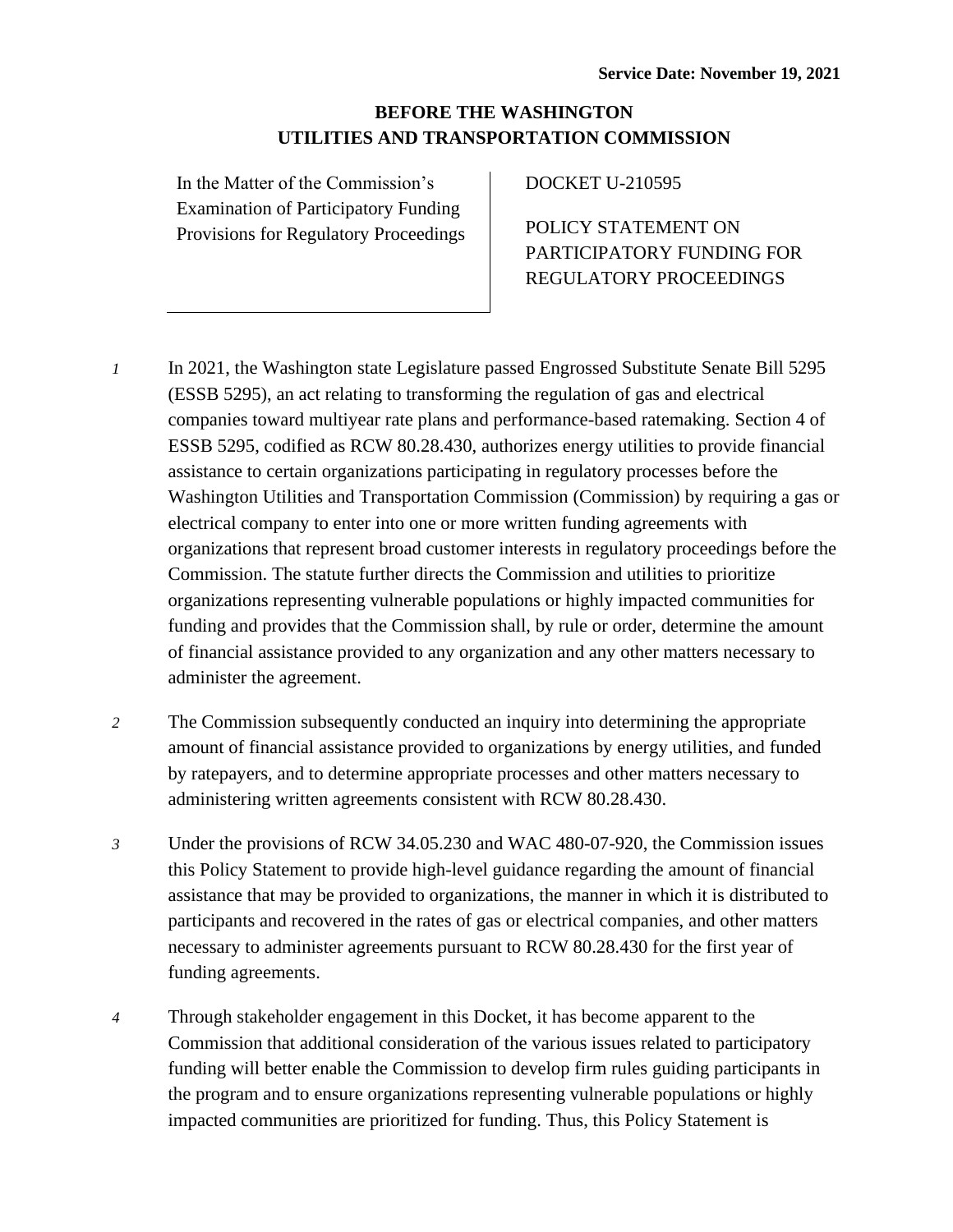specifically concerned with providing interim, high-level guidance for funding agreements for participation in regulatory proceedings that begin on or before December 31, 2022, the first year that funding is available. It is appropriate to provide utilities and stakeholders with guidance as these first agreements are negotiated. The Commission may provide additional guidance after administering these initial funding agreements and gaining more experience and insight into the needs of organizations representing prioritized communities.

# **I. BACKGROUND AND LEGAL CONTEXT**

- *5* Before the passage of ESSB 5295, codified as RCW 80.28.430, Washington law did not provide a mechanism for parties other than the Public Counsel Unit of the Attorney General's Office (Public Counsel) to receive financial assistance for representing customer interests in regulatory proceedings before the Commission.
- *6* In 2019, the Washington state Legislature passed the Clean Energy Transformation Act (CETA) relating to the clean energy transition of electric utilities in Washington.<sup>1</sup> As relevant here, the Legislature recognized the public interest in "maintaining safe and reliable electricity to all customers at stable and affordable rates."<sup>2</sup> The Legislature also recognized the need for "[t]he equitable distribution of energy benefits and reduction of burdens to vulnerable populations and highly impacted communities."<sup>3</sup> However, CETA did not adopt any provisions for organizations representing these communities before the Commission to obtain financial assistance from electric utilities.
- *7* With the recent enactment of RCW 80.28.430, which applies to both electric and gas utilities, the Legislature recognizes the benefit of supporting organizations that represent broad customer interests in regulatory proceedings before the Commission. These include, but are not limited to, organizations that represent low-income, commercial, and industrial customers that frequently advocate for stable and affordable rates. Consistent with CETA's focus on equity, the Legislature also prioritizes funding for organizations representing vulnerable populations or highly impacted communities, which historically have not participated in Commission proceedings.
- *8* On August 19, 2021, the Commission issued a Notice of Opportunity to File Written Comments relating to the Commission's examination of funding agreements for

 $1$  Laws of 2019, ch. 288.

 $2$  Laws of 2019, ch. 288, § 1(6).

<sup>&</sup>lt;sup>3</sup> *Id*. For the purposes of this Policy Statement, the definitions of "highly impacted communities" and "vulnerable populations" are those contained in RCW 19.405.020.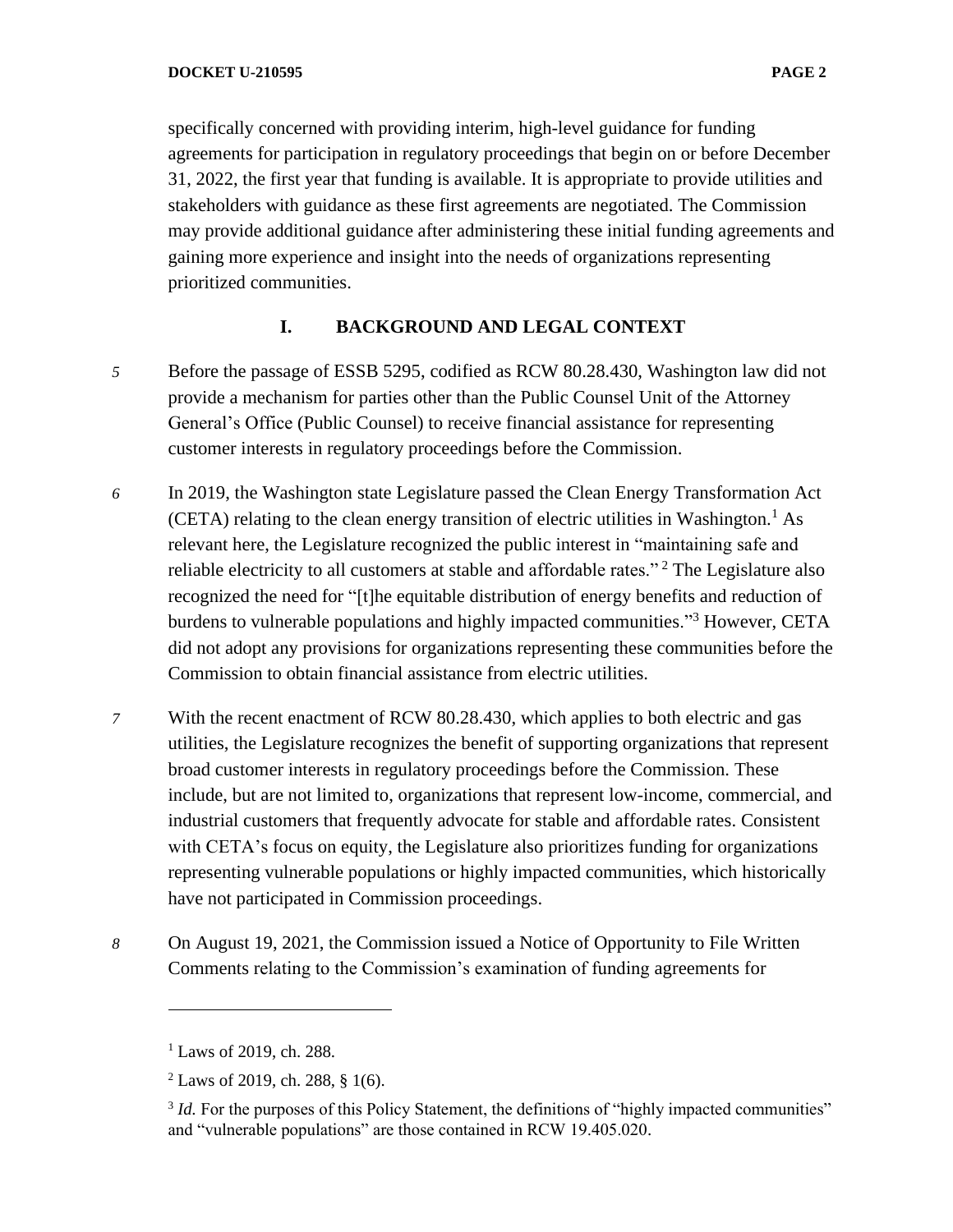regulatory proceedings. By September 10, 2021, the Commission received written comments from 10 stakeholders in this Docket. <sup>4</sup> On September 28, 2021, the Commission convened a stakeholder workshop to continue discussing proposals and considerations for a Washington participatory funding program, during which time the Commission offered an opportunity for stakeholders to submit supplemental comments by October 5, 2021. The Commission received supplemental comments from six stakeholders.<sup>5</sup>

*9* We appreciate the feedback provided by all the commenters and incorporate into our discussion and statement of policy in Section III, below, several concepts and recommendations offered by stakeholders.

# **II. Other State Models for Participatory and Intervenor Funding**

- *10* As detailed in Staff research and Appendix A of Public Counsel's initial comments, at least 13 other states provide or are considering funding assistance opportunities for participants in public utility commission regulatory proceedings. These states include California, Colorado, Hawaii, Idaho, Maine, Michigan, Minnesota, New Hampshire, New York, Oregon, Virginia, West Virginia, and Wisconsin. In addition to these U.S. jurisdictions, the Commission is also aware that the British Columbia Utilities Commission has developed procedures to implement funding opportunities.
- *11* Across all jurisdictions, the amount of assistance and administration of assistance programs vary in scope and opportunity for participants. Some states, such as Idaho and New Hampshire, have specific amounts of funding available to individual participants or in aggregate. California and Oregon have specific requirements on the types of participants and proceedings eligible for funding, while California, Colorado, Hawaii, and others require participants to prove or demonstrate certain requirements to receive funding, such as proving a substantial or material contribution to a proceeding. Other states appear more permissive and expansive in their opportunities. At least one state, Michigan, uses a third party to administer aspects of funding programs, while most states administer programs directly through their commissions. Finally, some states, such as

<sup>4</sup> The Commission received comments from 10 stakeholders: Avista Corporation d/b/a Avista Utilities, Alliance of Western Energy Consumers, The Energy Project, Spark Northwest, Northwest Natural Gas Company, Puget Sound Energy, NW Energy Coalition, PacifiCorp d/b/a Pacific Power & Light Company, Northwest & Intermountain Power Producers Coalition, and the Public Counsel Unit of the Attorney General's Office.

<sup>&</sup>lt;sup>5</sup> The Commission received comments from six stakeholders: Avista Corporation  $d/b/a$  Avista Utilities, Alliance of Western Energy Consumers, The Energy Project, NW Energy Coalition, and the Public Counsel Unit of the Attorney General's Office, and Front and Centered.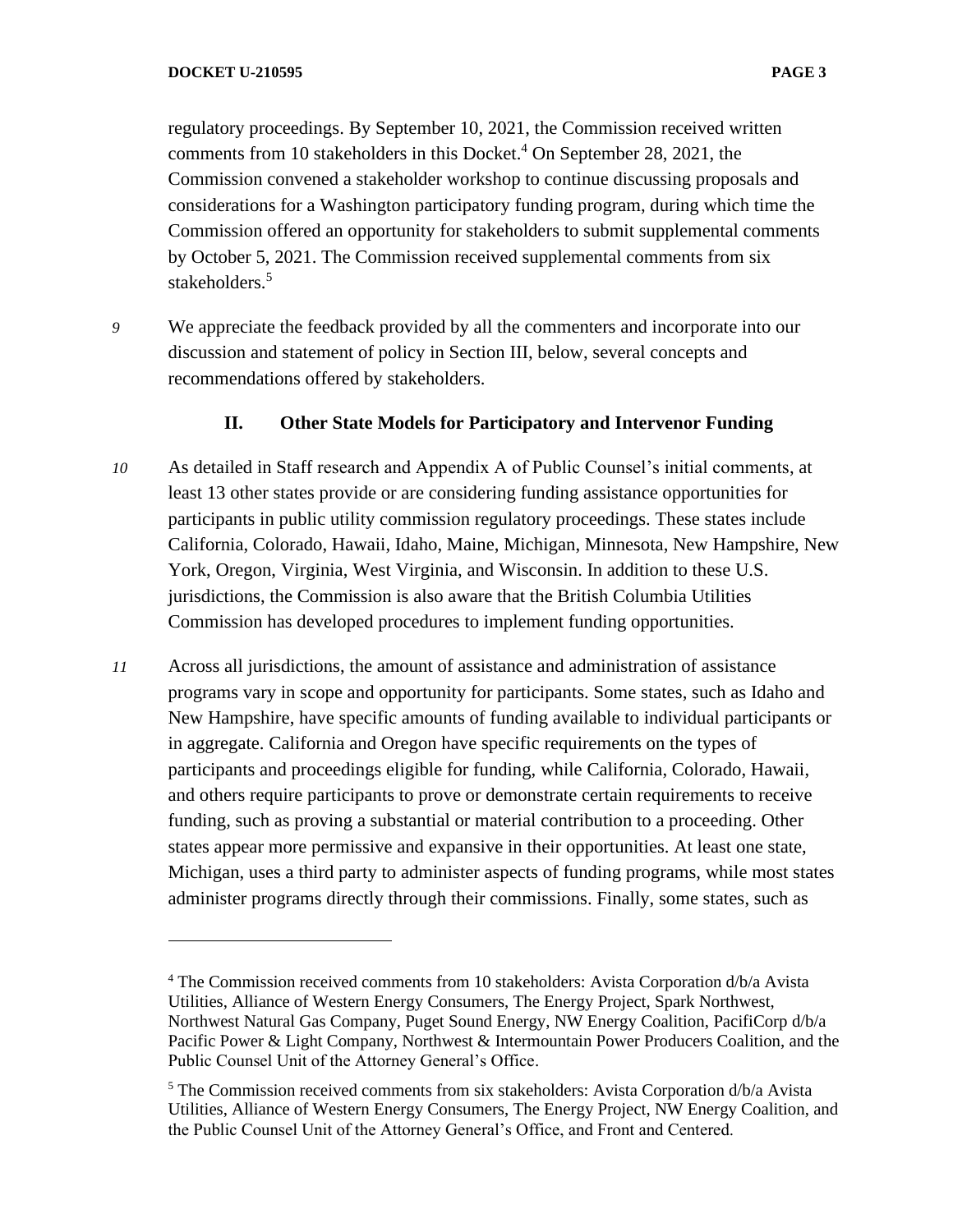Maine, provide funds directly from state commissions, while others, such as California and New Hampshire, allow utilities to recover the costs of funding programs through rates paid by utility customers.<sup>6</sup>

- *12* As the Commission began its inquiry into developing a funding program for Washington state, the California and Oregon programs were of particular interest to stakeholders. These two states share jurisdiction over some of Washington's investor-owned energy utilities and are familiar to some of the organizations that have historically participated in Commission processes. Through comments, many stakeholders urged the Commission to model various aspects of its program on the programs in these states, including variations on the Oregon funding agreement, which is specific to organizations intervening in formal proceedings before the Oregon Public Utilities Commission.
- *13* The Commission found these other jurisdictional examples helpful, and Oregon particularly offered a useful starting point from which to consider the formation of a Washington program. Nevertheless, we determined through our discussions with stakeholders that no other state model perfectly fits the considerations and requirements included in RCW 80.28.430, such as the statute's requirement to prioritize organizations representing vulnerable populations and highly impacted communities. We find that certain requirements and parameters of funding programs in jurisdictions in our region, such as those requiring participants to demonstrate a history of successful advocacy before a commission or those requiring participants to provide matching funds, do not provide for the equitable elevation of new voices in our processes that the Washington statute requires. Similar to the state-specific nature of all funding programs across the country, we find ourselves in the situation of developing a funding program that fits Washington's specific needs rather than choosing an existing state program to model directly.
- *14* In the following section of this Policy Statement, we will detail our policy and expectations for a funding program in Washington. Our goals in implementing RCW 80.28.430 are twofold: To increase participation of groups of people who historically have not been part of our proceedings, including the statute's named priority communities; and to increase the effectiveness of participation of other parties that historically have been active participants in Commission proceedings.
	- *15* We will measure the program's success, in part, by surveying new participants to ensure they have a clear understanding of how our processes work, by the feedback we receive from those participants on whether they have had an effective opportunity to participate

<sup>6</sup> Public Counsel Comments, Appendix A.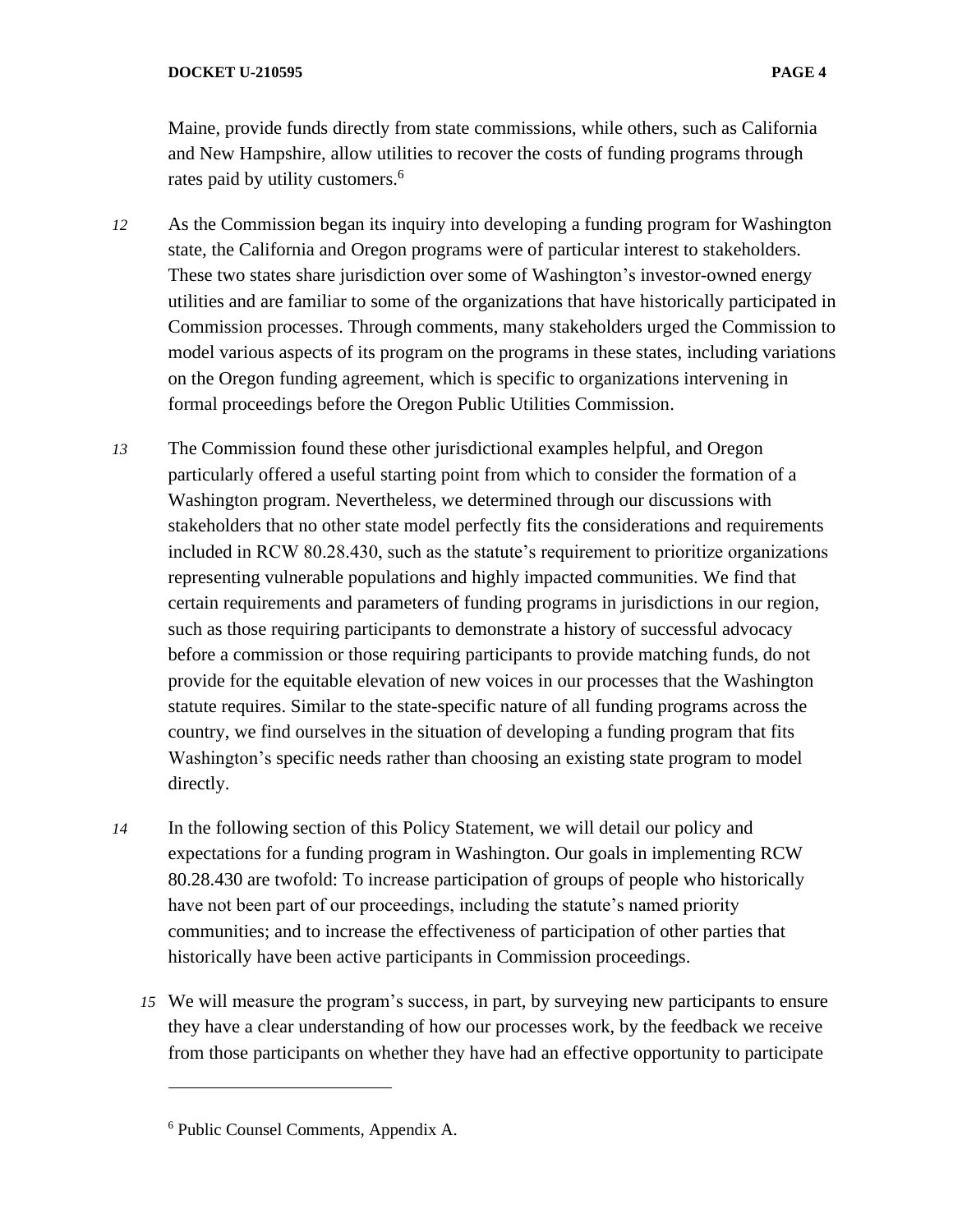in our regulatory proceedings, and by the feedback we receive from prioritized communities about whether they feel heard and represented in our proceedings. As detailed later in this Policy Statement, the Commission will engage in additional outreach work to bring new voices to the table. This will also be an iterative process, guided in part by qualitative and quantitative analysis of arguments and testimony enabled by participatory funding presented before us in regulatory proceedings.

- *16* We recognize that the participants advocating in this Docket were largely entities that previously have participated in proceedings before the Commission, and we recognize that we do not have all the information and answers before us now to outline holistically a truly effective program. We will learn by doing and continuously addressing issues that come before us, including issues we may not anticipate at this time. We will examine specifically whether prioritized communities were able to make their arguments effectively in ways that would have been inaccessible to them but for participant funding.
- *17* As participants begin to negotiate the terms and conditions of the first round of funding arrangements, we expect them to keep the Commission's stated policy and goals in mind. And as we implement the first round of funding arrangements, we look forward to what we expect will be many lessons learned. These lessons will inform future iterations of Washington's participatory funding program, including the possibility of a rulemaking to codify best practices into Commission rules.

# **III. Commission Policy on Participatory Funding**

- *18* When it mandated participatory funding, the Legislature recognized the value of diverse voices in Commission regulatory proceedings and the ways in which access to monetary resources can help or hamper equitable representation of those voices. The statute identifies organizations representing low-income, commercial, and industrial customers who may be represented by organizations that currently participate in Commission processes, such as the Alliance of Western Energy Consumers (AWEC) and The Energy Project, that we refer to in this statement as "incumbent" organizations. The statute also places clear emphasis on vulnerable populations and highly impacted communities, who are historically under-represented before the Commission. The statute provides that incumbent organizations are eligible to receive financial assistance as they continue to appear before the Commission, but specifically prioritizes organizations representing highly impacted communities and vulnerable populations for funding.
- *19* In this Policy Statement, the Commission provides high-level guidance for utilities and other stakeholders as they negotiate the first round of agreements under RCW 80.28.430. We interpret statutory language concerning qualifying proceedings and organizational eligibility for funding, establish initial program funding caps, set program parameters and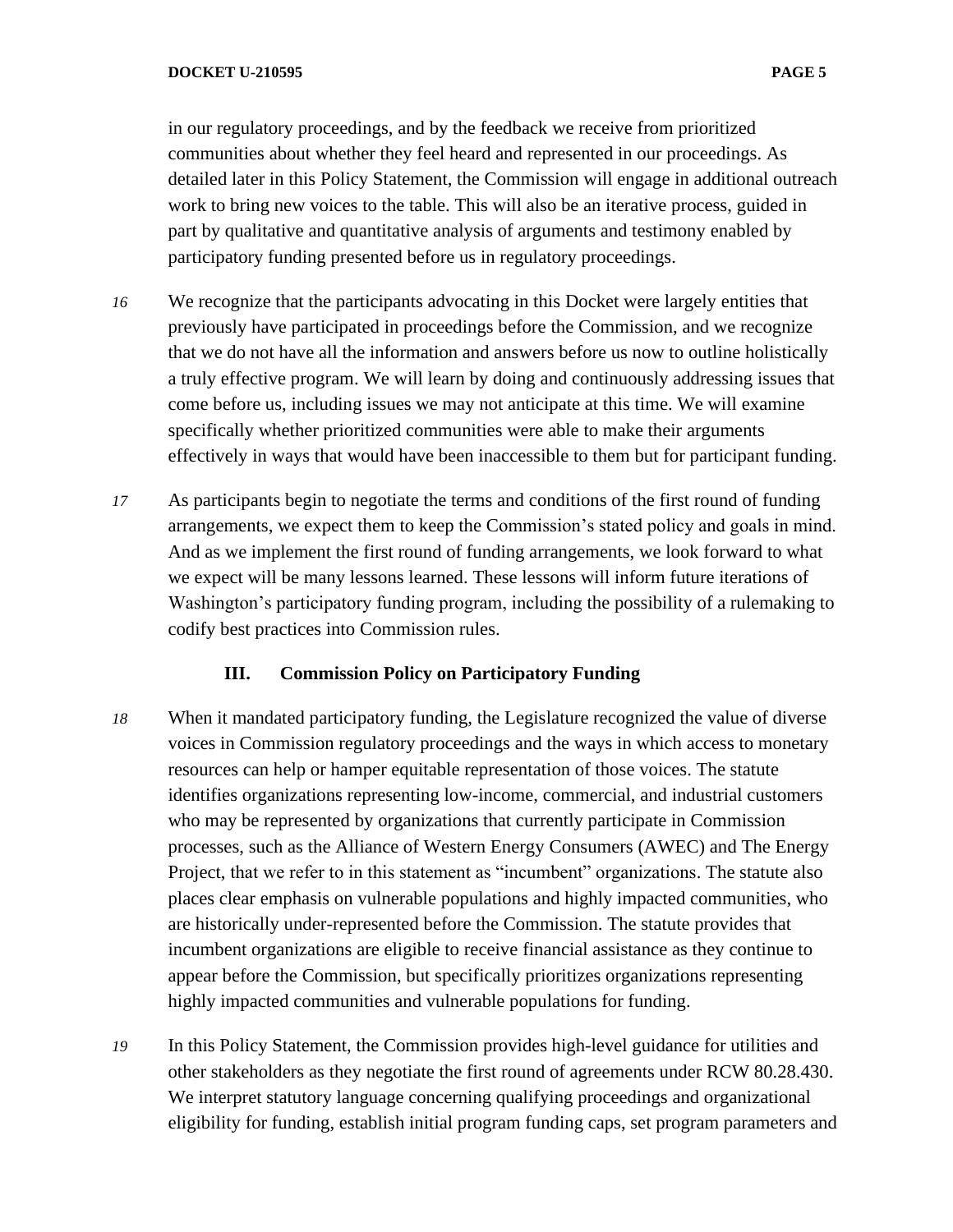requirements for funding recipients, and we identify the method by which utilities may seek to recover program costs through rates.

- *20* The Commission additionally acknowledges and clarifies its role in the administration of funding agreements by establishing a high-level process by which the Commission will review agreements and review costs for reimbursement. The Commission and its administrative law judges will evaluate any funding agreements, proposed budgets, and reimbursement requests on a case-by-case basis. We decline to consider organizations for "pre-certification" eligibility at this time, though we may revisit this topic as Washington's participatory funding program matures. Because of the need to protect ratepayers and adhere to funding caps, the Commission will evaluate the reasonableness of any reimbursement requests and "[t]he amount of financial assistance, if any" that may be awarded to the organization.
- *21* We also take certain steps to prioritize vulnerable and highly impacted communities, as required by the statute. We set aside *at least* one-third of each utility's funding cap for organizations representing prioritized communities. We also provide for the interim payment of expenses incurred by these prioritized organizations during regulatory proceedings in order to support their participation. But to satisfactorily prioritize organizations representing vulnerable and highly impacted communities, we must hear more from the organizations themselves. Utilities, stakeholders, and the Commission itself should reach out and make proactive efforts so that Washington's participatory funding provides tangible benefits to communities that historically have not participated in regulatory proceedings.

### *Broad Customer Interests*

- *22* As we detail our expectations for Washington's participatory funding program, we begin with our interpretation of statutory language scoping funding agreement eligibility. The statute requires utilities to enter into written agreements with organizations that represent "broad customer interests." This term serves to limit the organizations that may be eligible for funding under RCW 80.28.430.
- *23* The statute itself does not define the term "broad customer interests." We must therefore interpret this term in light of established principles of statutory construction. "Statutes must be interpreted and construed so that all the language used is given effect, with no portion rendered meaningless or superfluous."<sup>7</sup>

<sup>7</sup> *State v. J.P*., 149 Wn.2d 444, 450, 69 P.3d 318 (2003).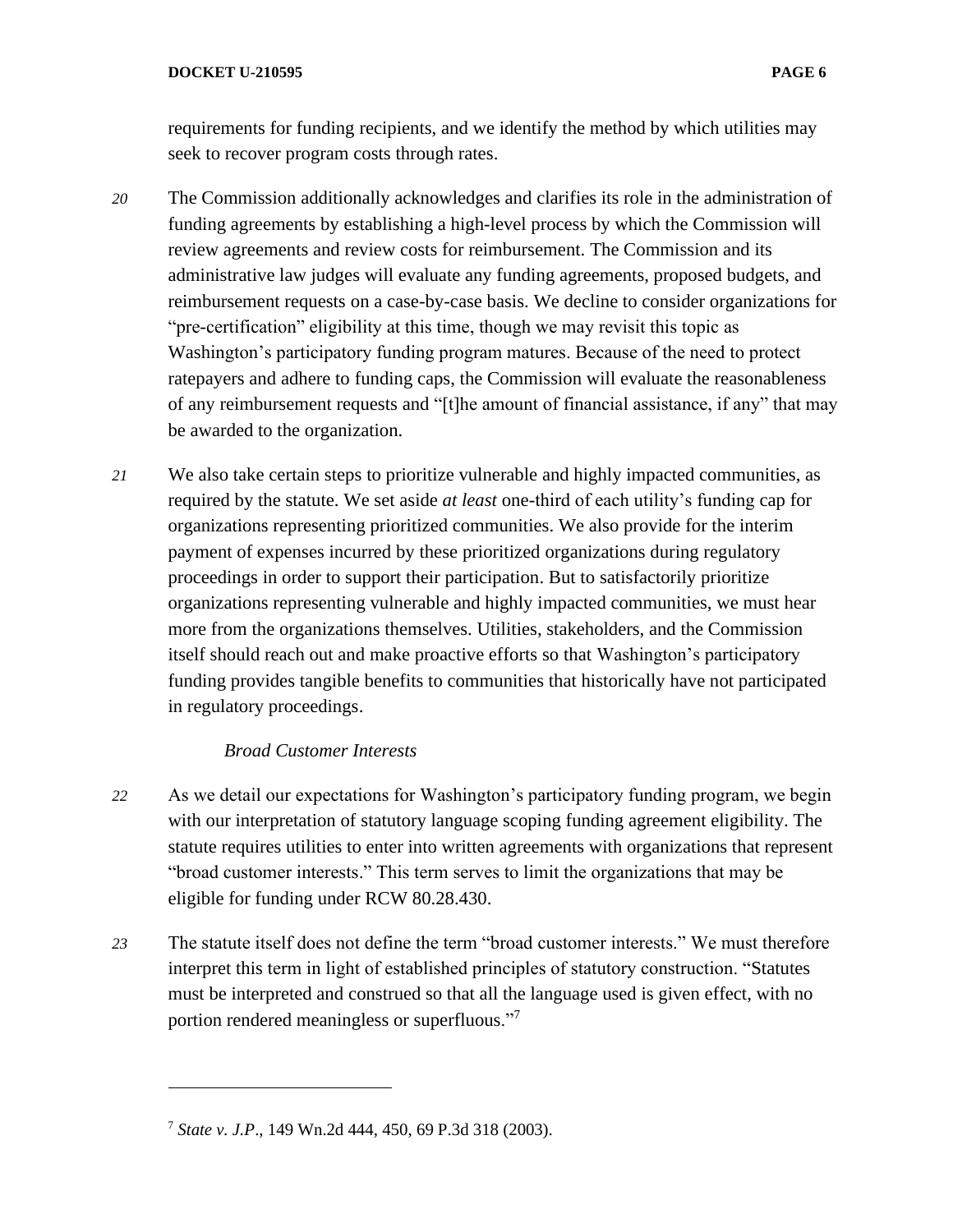- *24* Stakeholders offered various recommendations for how the Commission should interpret this term in light of the statute's purposes. Some stakeholders read the statute as limiting the organizations that may be eligible for funding. For example, PacifiCorp recommends interpreting "broad customer interests" as pertaining to organizations that represent a "large portion" of the customers within a customer class, vulnerable population, or highly impacted community. Citing the Fourth Amended and Restated Intervenor Funding agreement (Oregon model agreement) approved by the Oregon Public Utility Commission in 2018, Avista Utilities (Avista) recommends that the term should refer to "interests that are 'primarily directed at public utility rates and terms and conditions of service affecting that broad group or class of customers [represented by that intervenor] and not narrow interests or issues that are ancillary to the presentation of the interest of consumers as consumers of utility services.'" Avista also notes that the Oregon model agreement only pertains to non-profit organizations, the primary purpose of which is to represent utility customers on an ongoing basis.
- *25* Northwest Natural Gas Company (NW Natural) reads the term "broad customer interests" to mean organizations that represent a variety of interests relevant to Commission proceedings, have a presence within the relevant utility's service territory, and meet the Commission's standards for intervention under RCW 34.05.443 and Commission rules. The Energy Project maintains that funding should be limited to organizations that address issues related to and directly impacting customer classes, *e.g.*, residential customers. The Energy Project does not recommend awarding funding to organizations that are concerned with narrow interests. These interpretations would tend to exclude organizations that represent only a few, uniquely-situated customers or that focus on only a narrow issue before the Commission.
- *26* Other stakeholders recommend a more liberal interpretation. Public Counsel notes that it is a not an eligible organization as contemplated by RCW 80.28.430 and that it is funded through the Public Service Revolving Fund. But Public Counsel recommends that the Commission take guidance from California's standards, which provide funding to organizations that represent multiple customers. NW Energy Coalition (NWEC) would also interpret the term "as broadly as possible" to include organizations representing specific customers, so long as those interests encompass broad customer interests. AWEC similarly maintains that an organization representing a specific subset of customers, such as industrial customers, should be eligible for funding, because this representation benefits all customers. However, AWEC notes that an organization only representing a few, uniquely-situated customers should not be eligible for funding. The Northwest and Intermountain Power Producers Coalition (NIPPC) would interpret the term broadly to include interconnection customers. Finally, Puget Sound Energy (PSE) argues that the Commission should not limit funding to organizations representing larger groups of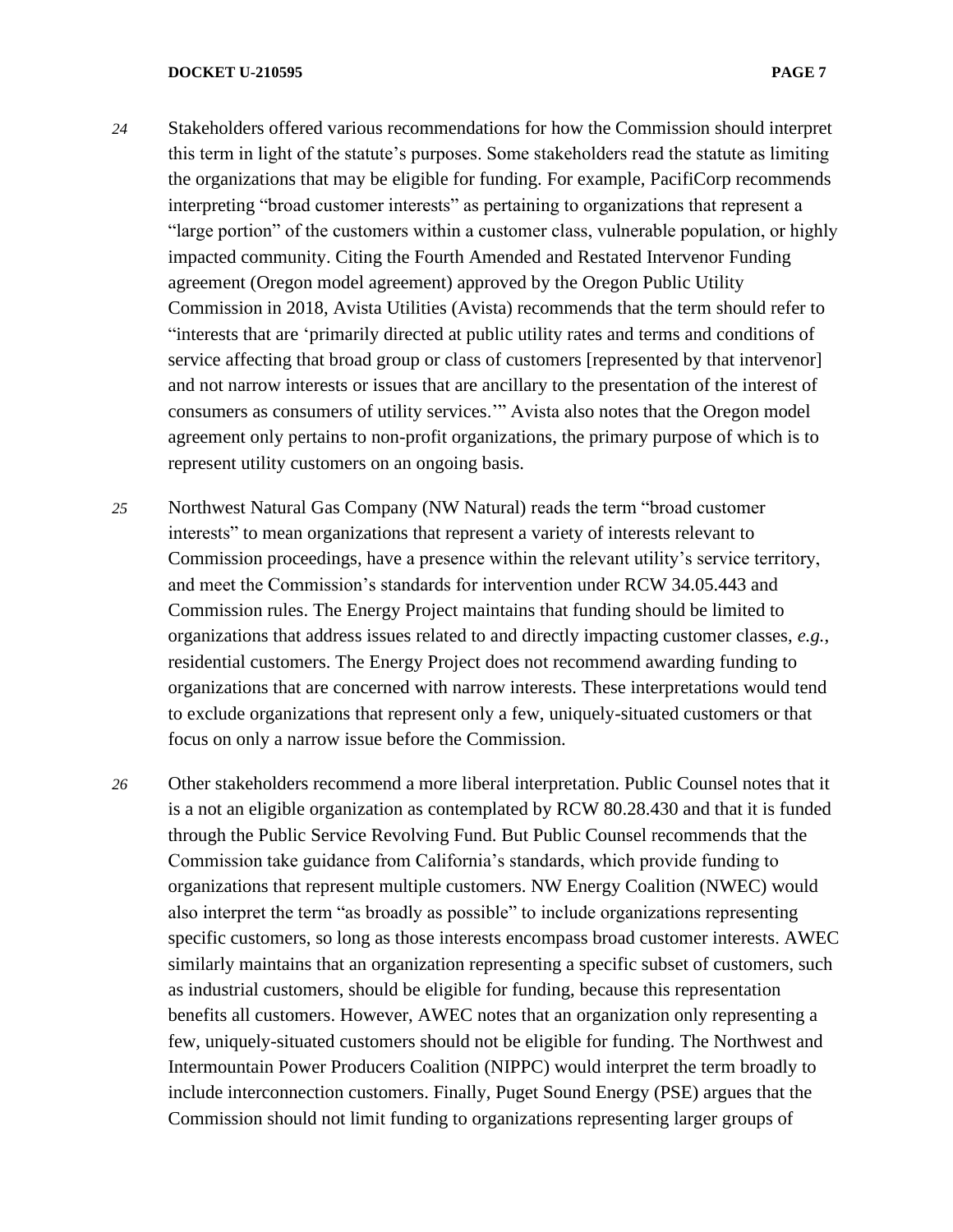customers, because this could be counter to the Legislature's intent to include vulnerable and highly impacted communities in regulatory proceedings.

- *27* We decline to define the term "broad customer interests" at this juncture. While some stakeholders recommend a narrower interpretation of the term, we are concerned that this will exclude some organizations from accessing funding and undermine the Legislature's intent. For example, we do not have sufficient information to determine whether the organization should represent a "large portion" of the customer class or prioritized community, as recommended by PacifiCorp. Similarly, we do not have sufficient information to determine whether the organization must address more than one issue relevant to Commission regulatory proceedings, as recommended by NW Natural. It is possible that organizations that fail to meet these standards may implicate or represent "broad customer interests." We cannot make *a priori* determinations on these issues before new participants appear before the Commission and articulate their positions.
- *28* For the present time, we agree with PSE's comment that the term "broad customer interests" should not be limited to organizations representing larger groups of customers. This could exclude organizations representing specific vulnerable and highly impacted communities. We also agree with NWEC's observation that an organization representing specific customers may implicate broader customer interests. We must gain more experience administering participatory funding agreements and conduct outreach to prioritized communities before we are able to arrive at a fully informed decision.
- *29* It is clear, however, that certain organizations do not represent "broad customer interests" and should not be eligible for funding under this section. We are persuaded that participatory funding should be limited to non-profit organizations. As Avista notes, the Oregon model agreement provides a helpful, though not entirely Washington-suitable, example of a mature funding program with established practices familiar to some of the Commission's stakeholders and regulated utilities. The Oregon model agreement contains this same limitation on for-profit entities. We also find that governmental entities should not be eligible for funding. Governmental entities are funded through separate measures and are not participants as contemplated by the statute. Public Counsel makes this very observation regarding its own funding and eligibility, and we find that this reasoning applies with equal force to other governmental entities. Therefore, we do not interpret the statute as requiring utilities to enter into funding agreements with for-profit or governmental entities.

### *Regulatory Proceedings*

*30* We next discuss the type of "regulatory proceedings" to which RCW 80.28.430 applies. Although commentors in this docket generally agree that we should read the term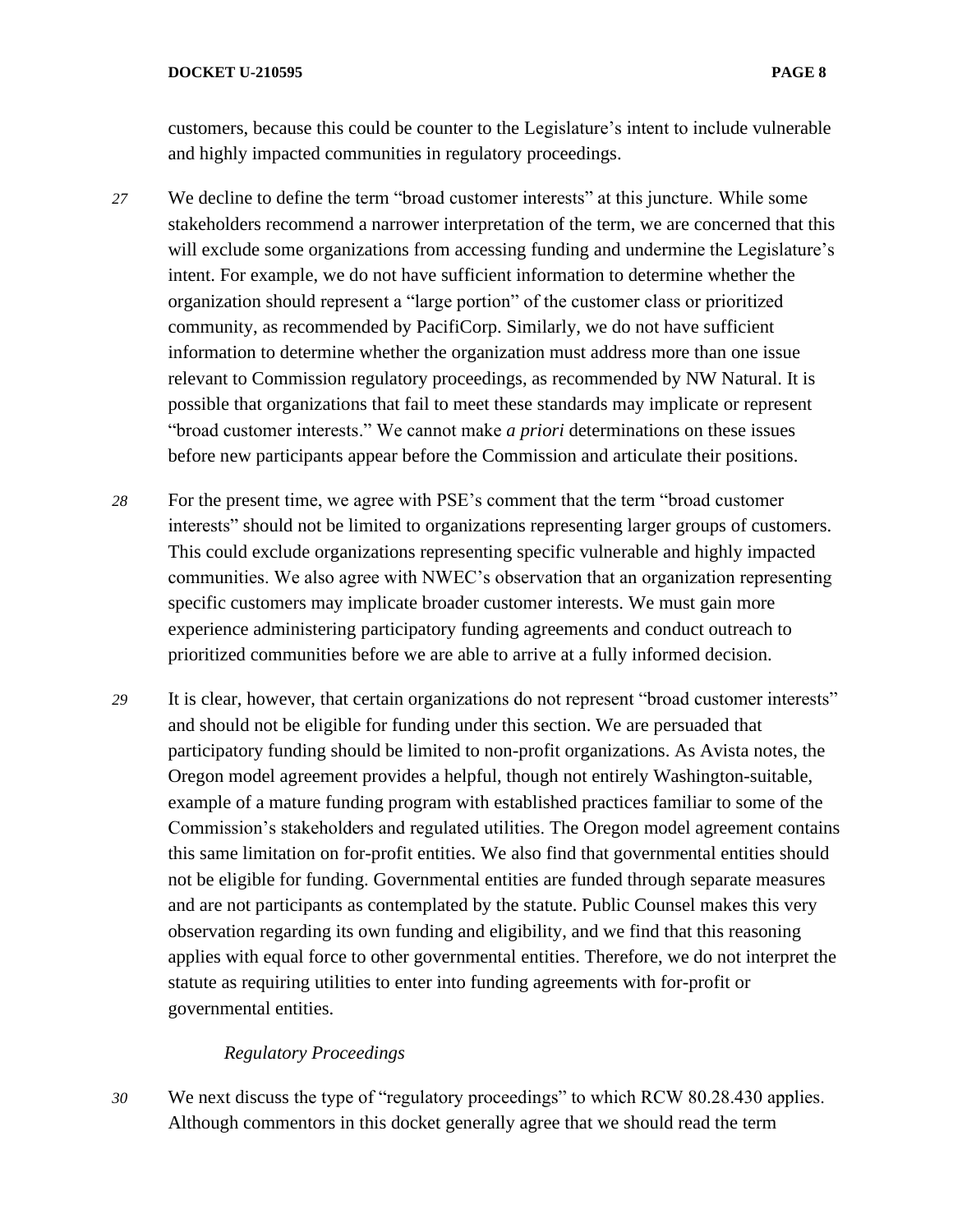"regulatory proceedings" broadly, $8$  two areas of disagreement emerged regarding the types of matters for which organizations should be eligible for funding under the statute.

- *31* The first area of disagreement concerns whether we should read "regulatory proceedings" to mean "adjudicative proceeding[s]."<sup>9</sup> PSE urges us, at least initially, to presumptively do so, although it recommends that we authorize some kind of mechanism to make other proceedings eligible for funding upon designation.<sup>10</sup> NWEC, in contrast, notes that the "Legislature specifically did not limit intervenor funding to 'adjudicative proceedings,' as defined in RCW 34.05.010," and advocates for reading the term as including nonadjudicatory proceedings.<sup>11</sup> Other commenters appear to agree with NWEC by favoring a reading of "regulatory proceedings" that includes rulemakings or other non-adjudicatory matters.<sup>12</sup>
- *32* The second area of disagreement concerns whether we should exclude a limited subset of adjudicatory proceedings from eligibility for funding. Specifically, Avista, NW Natural, and PSE recommend that we exclude from eligibility for funding "a complaint proceeding initiated by, or caused to be initiated by, the intervenor who requests the funding."<sup>13</sup> NWEC, in contrast, explicitly counsels us to view proceedings initiated by a complaint as "regulatory proceedings" eligible for funding.<sup>14</sup> And other commenters implicitly support NWEC's interpretation by recommending that we interpret the term

<sup>8</sup> *See* Avista's Comments, p. 6; AWEC's Comments, p. 4; NIPPC's Comments, p. 1-2; Public Counsel's Initial Comments, p. 5-6; The Energy Project's Initial Comments, p. 2; NW Natural's Comments, p. 2.

<sup>&</sup>lt;sup>9</sup> RCW 34.05.010(1).

<sup>10</sup> PSE's Comments, p. 2.

 $11$  NWEC's Comments, p. 2.

<sup>&</sup>lt;sup>12</sup>Avista's Comments, p. 6 (noting the need for a broad definition of "regulatory proceedings); AWEC's Comments, p. 4 (urging us to define "regulatory proceedings as "any process associated with a docketed proceeding or that may lead to, or is the outcome of, a docketed proceeding"); NIPPC's Comments, p. 1-2 (inviting us to broadly read the term "regulatory proceeding"); NW Natural's Comments, p. 2 (referencing the broad standard applied in Oregon); Public Counsel's Initial Comments, p. 5-6 (surveying the law of sister states and noting the broad availability of funding for advocates where allowed); and The Energy Project's Comments, p. 2 (interpreting "regulatory proceedings" to "include any . . . docketed process, including adjudications . . ., rulemakings . . ., special statutory proceedings . . . , and major "policy" dockets").

<sup>13</sup> Avista Comments, p. 6; *accord* NW Natural Comments, p. 2; PSE Comments, p. 5.

<sup>14</sup> NWEC Comments, p. 2.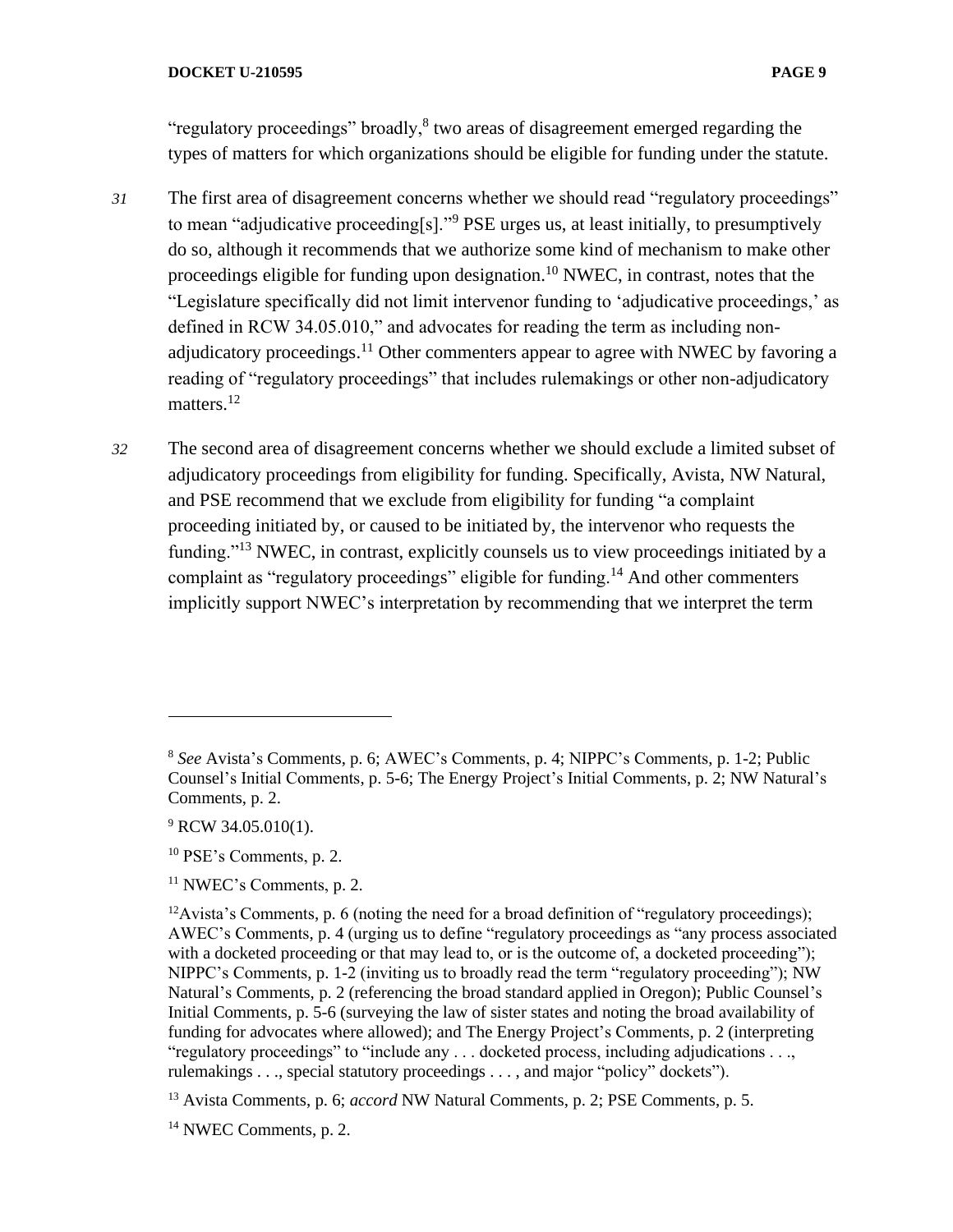"regulatory proceedings" to include any adjudicatory matter,  $15$  which would include complaints.<sup>16</sup>

- *33* As many of the commenters recommend, we interpret the term "regulatory proceedings" broadly but decline to create a specific or exhaustive list of the types of proceedings that constitute "regulatory proceedings." Subject to the guidance that we offer below, we view as eligible for funding any proceedings carried out in accordance with or under the auspices of the public service laws, our regulations, or orders the Commission has issued.
- *34* RCW 80.28.430 represents the Legislature's determination that public participation benefits our regulatory processes. As many commenters note, a significant share of those processes take place in non-adjudicative proceedings that nevertheless have a significant impact on the public interest.<sup>17</sup> We also clarify that there may be certain adjudicated proceedings in which it advances the public interest to grant funding to those participating by way of limited intervenor status. By more broadly construing the kinds of proceedings for which participatory funding may be eligible, we attempt to give effect to the legislative purposes underlying RCW 80.28.430.
- *35* We nevertheless offer a word of caution. We regulate in accordance with the public interest as set forth in the public service laws,  $18$  and we recognize that there will be some regulatory proceedings in which the interests at stake have little, if any, relation to the public interest. Such proceedings include brief adjudicative proceedings, <sup>19</sup> and may, as several commenters note, include certain complaints that advance the interests of a few individual utility customers rather than the public in general.<sup>20</sup> Other proceedings are or

<sup>18</sup> RCW 80.01.040(3).

 $19$  RCW 34.05.482(1)(b), (d).

<sup>&</sup>lt;sup>15</sup> See AWEC Comments, p. 4 (viewing any docketed process as a "regulatory proceeding"); The Energy Project Comments, p. 2 (viewing any adjudication, which would include those initiated by a complaint, as a "regulatory proceeding")

<sup>&</sup>lt;sup>16</sup> WAC 480-07-300.

<sup>17</sup> *E.g.*, *In re Adopting Rules Relating to Clean Energy Implementation Plans and Compliance with the Clean Energy Transformation Act; In re Amending or Adopting rules relating to WAC 480-100-238, relating to Integrated Resource Planning*, Dockets UE-191023 & UE-190698, General Order 601 (Dec. 28, 2020) (rulemaking concerning the clean energy implementation plans mandated by the Clean Energy Transformation Act); LAWS OF 2021, ch. 188, § 1 (requiring the Commission to issue a policy statement about alternatives to traditional rate-base/rate-ofreturn ratemaking).

<sup>&</sup>lt;sup>20</sup> The only formal complaints brought against regulated energy companies in recent years were related to tariff charges specific to the customers who brought those complaints. It is difficult to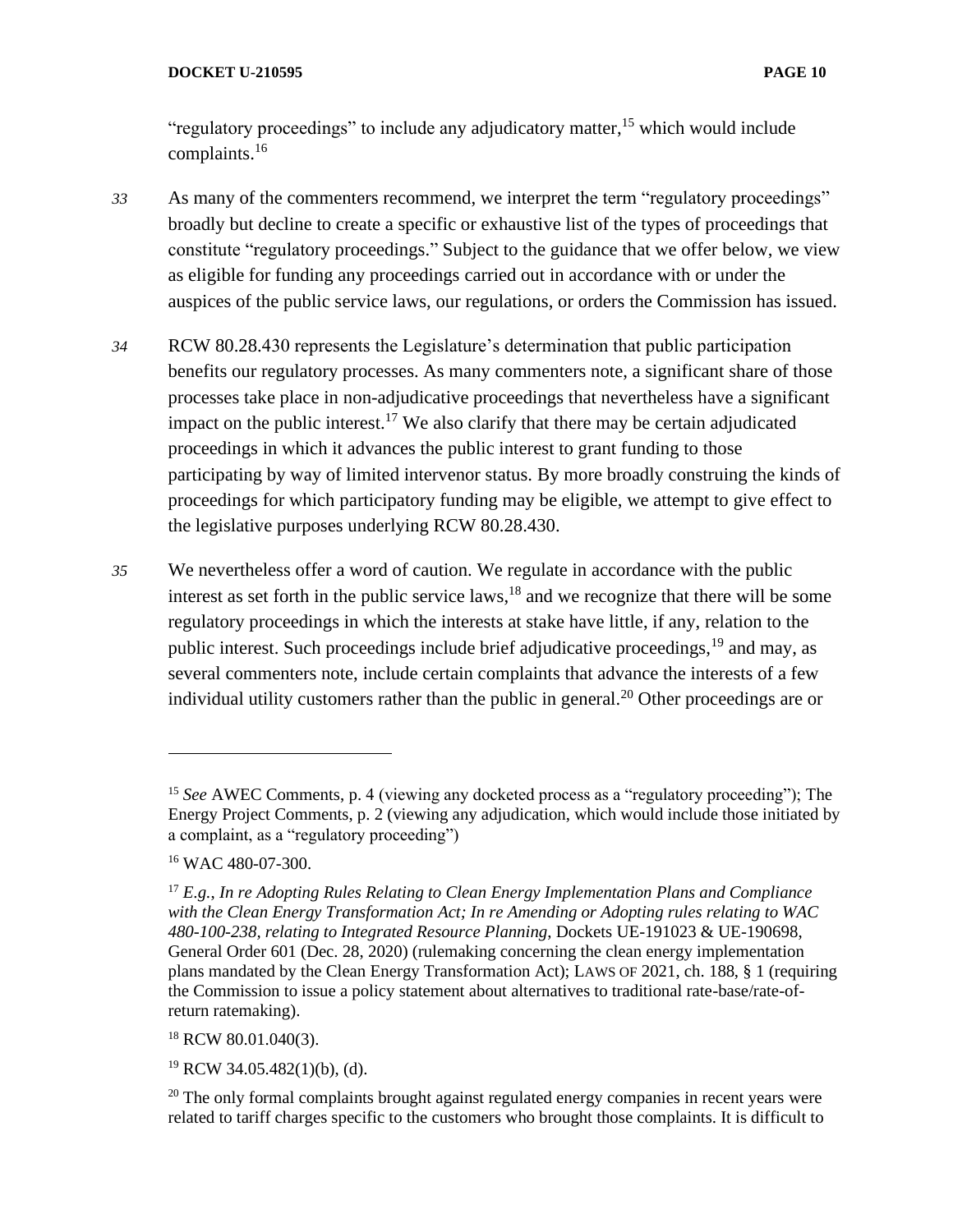should be noncontroversial, such as routine items on our open meeting dockets. While organizations may be able to participate in some of these matters, that participation may not meaningfully advance the public interest. In such cases, we are unlikely to approve requests for funding, though we may still consider such requests on a case-by-case basis.

# *Program Budget Caps*

- *36* In response to Commission questions exploring the requirement in RCW 80.28.430 that the Commission consider whether agreements provide a "reasonable amount of financial assistance" to potential funding participants and to questions regarding the usefulness of program caps and budgets, respondents generally agree program assistance should not materially impact customers rates, place undue burden on a particular class of customer, or result in rates that are not fair, just, and reasonable.<sup>21</sup> However, respondents are divided on whether the Commission should establish an overall cap on initial program funding.
- *37* Avista, AWEC, NW Natural, PSE, PacifiCorp, and The Energy Project comment that establishing an overall amount of funding is useful from perspectives of cost containment and predictability for both utilities and program participants.<sup>22</sup> In initial comments, AWEC proposes an annual program cap of up to 0.1 percent of utility revenue requirements.<sup>23</sup> In its supplemental comments, Avista proposes a program cap of up to 0.05 percent of utility revenues and additionally notes that 0.05 percent of Avista revenue would correspond to  $$350,000$  annually for both electric and gas services.<sup>24</sup>
- *38* NWEC proposes that standing budgets for each utility may be useful to a program framework but recommends that the Commission gather more information on current participant spending levels before determining total program caps. NWEC proposes surveying current stakeholders in Commission proceedings, including utilities, Commission Staff, and Public Counsel to more accurately understand the monetary amounts that would reasonably support new entrants to Commission proceedings. NWEC also proposes developing an initial funding program without the use of budgets for the

contemplate a scenario where parties would be granted funding in such proceedings. Nevertheless, we will consider any such request on a case-by-case basis.

<sup>&</sup>lt;sup>21</sup> Initial Comments of AWEC, NWEC, PacifiCorp, Public Counsel, and The Energy Project.

<sup>22</sup> Avista Comments, p. 8; AWEC Comments, p. 5; NW Natural Comments, p. 3; PSE Comments, p. 4; PacifiCorp Comments, p. 3, and The Energy Project Supplemental Comments, p. 6.

<sup>23</sup> AWEC Comments, p. 6

<sup>24</sup> Avista Supplemental Comments, p. 3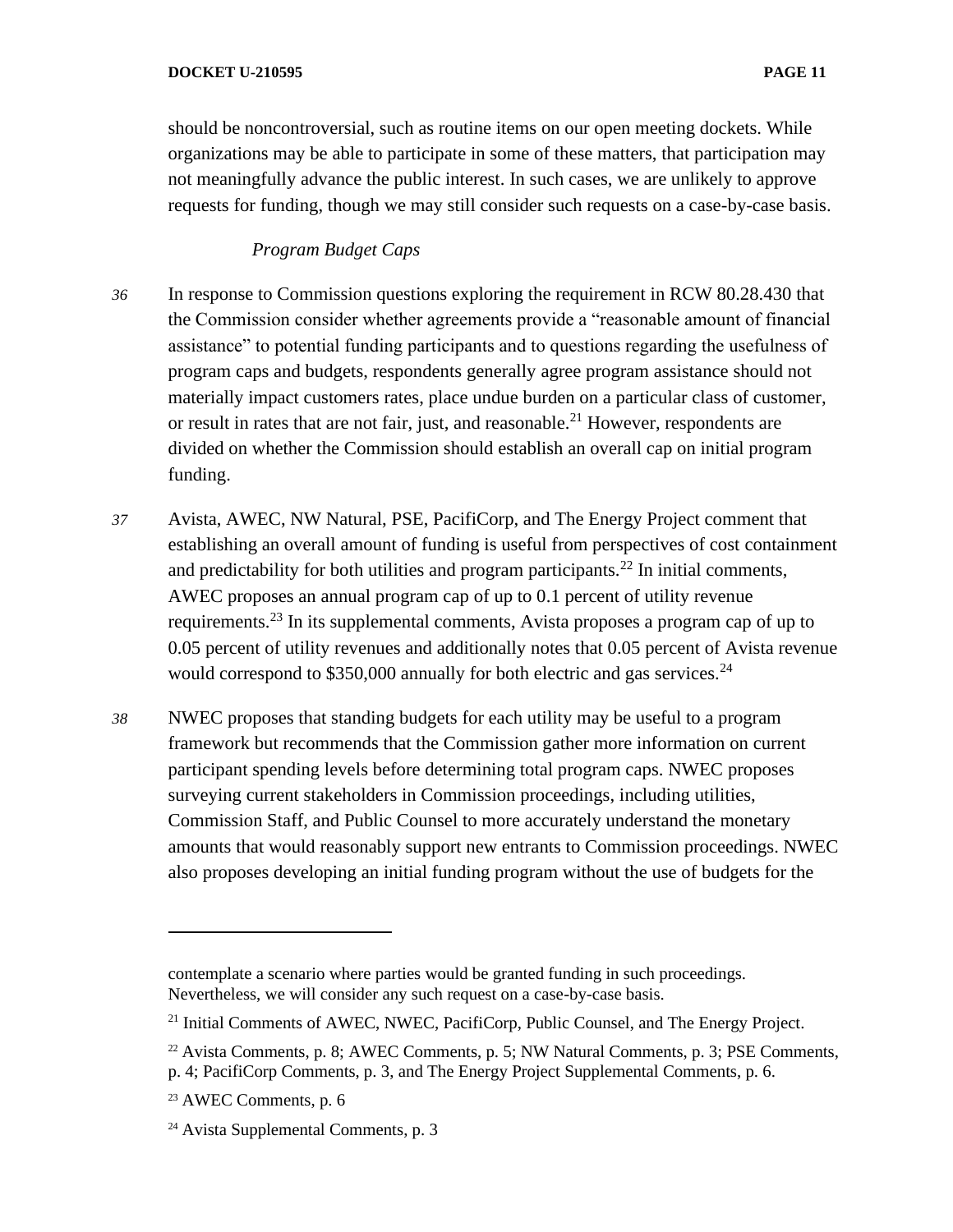first two years.<sup>25</sup> Similarly, Public Counsel supports initiating a funding program without the use of program caps and budgets to gather additional information. Public Counsel argues, "until we know what level of funding is needed, any budget cap seems arbitrary and potentially contrary to the statute because an insufficient budget cap may prevent intervenors from accessing necessary funds."<sup>26</sup>

- *39* Most commentors, including Avista, PacifiCorp, PSE, Spark NW, Front and Centered, and The Energy Project also support earmarking, through various methods, a portion of funds for prioritized organizations, or those representing highly impacted communities and vulnerable populations.<sup>27</sup> Avista suggests that not less than some percentage of overall funding amounts be set aside for new participants representing highly impacted communities and vulnerable populations and proposes a starting point of 20 percent of available funds.<sup>28</sup>
- *40* Front and Centered recommends that funding for highly impacted communities and vulnerable populations should be designated for Commission-led capacity-building for these organizations. Front and Centered further comments that, in the short term, the Commission should assign funds specifically to assist organizations with navigating regulatory proceedings and should direct a significant portion of funding to building the capacity of organizations to participate in the Commission's regulatory proceedings.<sup>29</sup>
- *41* NWEC proposes the Commission exempt organizations representing vulnerable populations and highly impacted communities from any funding cap, arguing that funds should be available for these groups when they are able to participate.<sup>30</sup> Similarly, though it does not advocate for any program funding caps or specific earmarking, Public Counsel argues that in using the term "prioritize," the Legislature intended to ensure organizations representing highly impacted communities and vulnerable populations have access to funding. In its comments, Public Counsel goes on to state that if intervenor funding is not

<sup>25</sup> NWEC Comments, p. 4-5

<sup>26</sup> Public Counsel Supplemental Comments, p. 6

<sup>27</sup> Avista Comments, p. 15; PacifiCorp Comments, p. 6; PSE Comments, p. 8; Spark NW Comments, p.1; Front and Centered Comments, p. 2; and The Energy Project Supplemental Comments. p.3.

<sup>28</sup> Avista Comments, p. 15

<sup>29</sup> Front and Centered Comments, p. 2

<sup>30</sup> NWEC Supplemental Comments, p. 3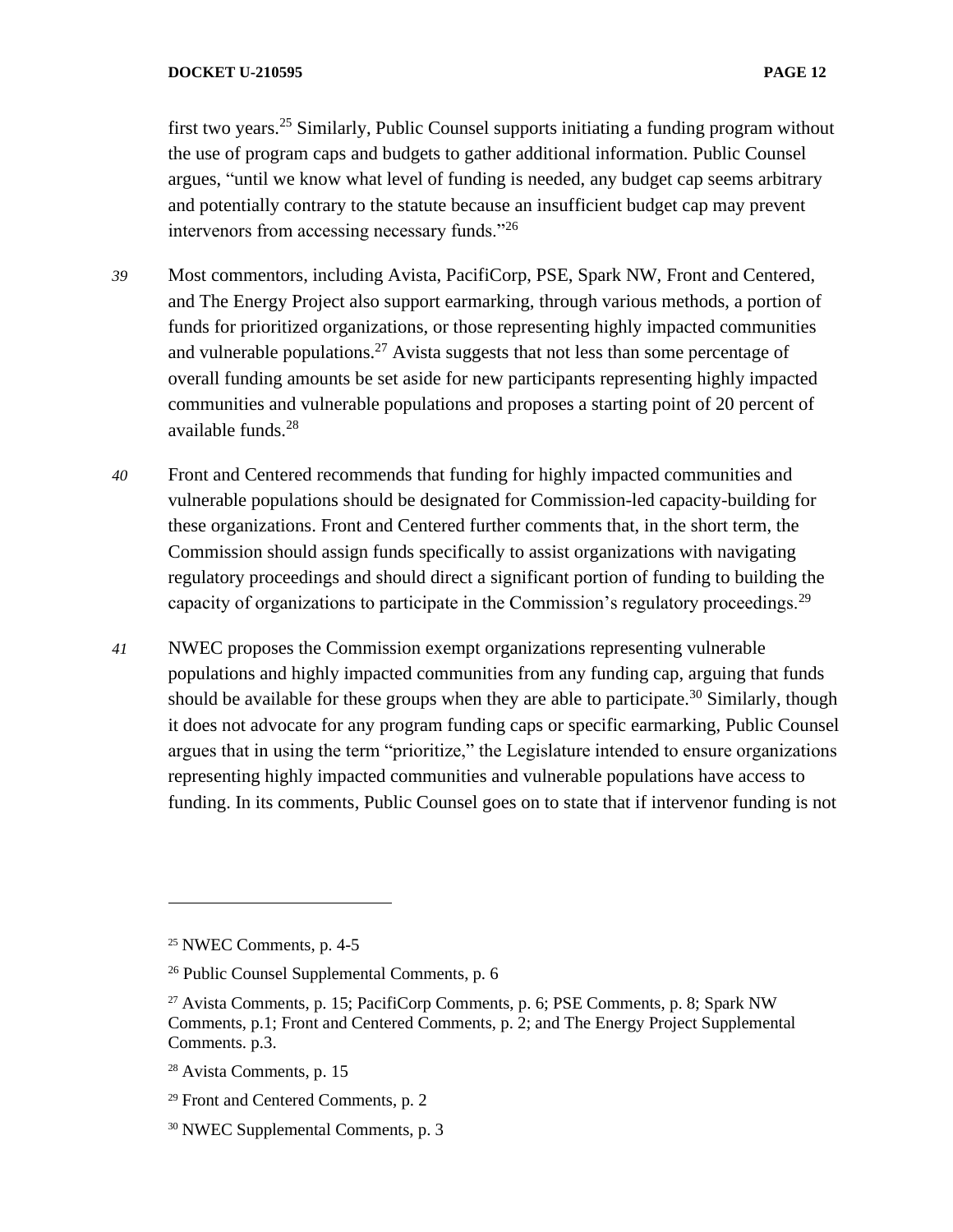limited to a program cap, funding for groups representing highly impacted communities and vulnerable populations also would not be limited. $31$ 

- *42* We also heard from numerous commentors during the Commission's workshop on September 28, 2021, and in supplemental comments, that prioritized communities will broadly require more outreach and information about opportunities provided by participatory funding and about the Commission's regulatory processes before these organizations will be able to determine their funding needs and interest in participation.
- *43* Finally, various commentors also proposed certain other funding budgetary subcategories, or specific earmarks for funding, based on considerations such as a program participant organization's eligibility or "pre-certification" to qualify for program funding or based on various groupings of regulatory proceedings.
- *44* The Commission appreciates the detailed and thoughtful comments submitted by respondents on the issue of total caps on, and spending budgets for, participatory funding authorized by RCW 80.28.430. Though stakeholder recommendations on these topics were varied and wide-ranging, several common threads are evident. Largely, stakeholders agree that as a new statutory provision in Washington state, a participatory funding program for energy utility regulatory proceedings should be refined as the Commission and stakeholders learn more about needs of new and current entrants engaging in our processes. In workshop comments and other written comments, stakeholders also largely agree that the Commission, not utilities, should retain broad discretion over how the program is built and administered to ensure utilities are not in a position of determining which organizations have access to the program or which organizations receive funding. Stakeholders also generally commented on themes of program cost-control, program impacts on ratepayers, Commission authority over ensuring fair, just, and reasonable rates, and program accessibility for new participants.
- *45* As we considered monetary limits on aggregate amounts of funding available during the first year of a participatory funding program, all these common threads were central to the discussion. The Commission agrees with Public Counsel and NWEC that future information on the number of possible program participants and the scope of their interaction in utility proceedings will help shed light on how much program funding is sufficient to meet both the Legislature's and the Commission's goals to provide for participatory funding. However, information gathering and experimentation to develop Washington's program can occur within the bounds of an initial program cap on funding, which will provide clarity to stakeholders, utilities, and Commission Staff administering

<sup>31</sup> Public Counsel Comments, p. 19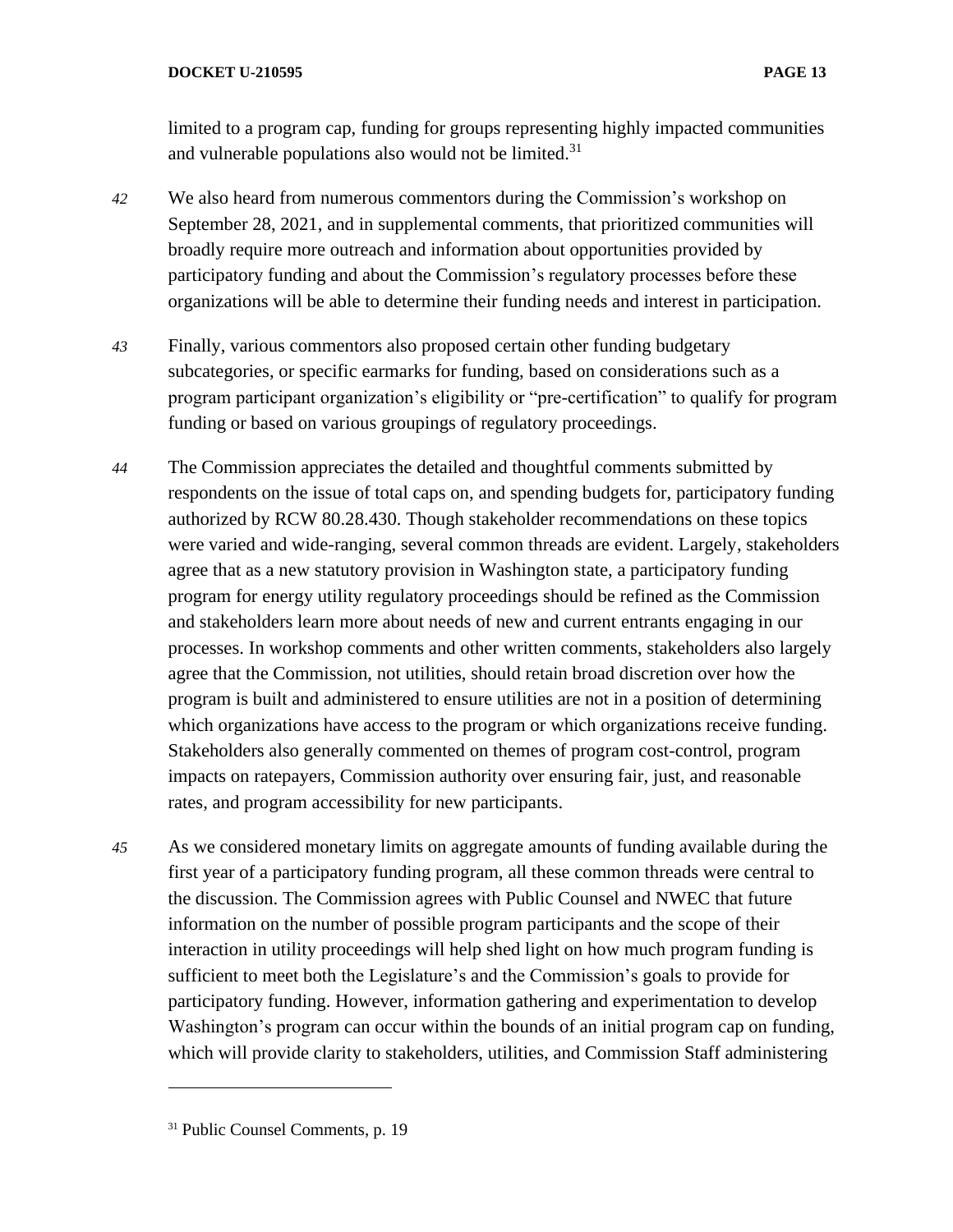agreements on how much ratepayer money the Commission is willing to allow in exploring the expansion of participation in regulatory proceedings. Future information may demonstrate the need for an increase or decrease in an overall program cap on funding, and the Commission retains explicit authority to make any such adjustments over time.

- *46* Because we agree that providing initial guidance on appropriate spending levels for the first year of a participatory funding program will provide clarity to all involved, we must turn to the aggregate amount of funding we will allow during the first year of the program and consider any additional budgetary subcategories suggested by participants in this Docket. AWEC and Avista each provide explicit recommendations for the amounts of funding they believe to be appropriate for a burgeoning program and that, in their views, would not constitute a material burden to utility ratepayers. Respectively, they recommend amounts up to 0.1 percent of a utility's revenue requirement and up to 0.05 percent of a utility's revenues.
- *47* The corresponding dollar figures for both recommended program cap amounts result in wide variation between utilities and, thus, varied opportunity for funding stakeholder participation in utility regulatory proceedings. On the low-end of these proposed funding ranges, the amount that corresponds to 0.05 percent of revenues for a regulated energy utility with a smaller footprint in Washington state may not be sufficient to provide funding to more than two or three participants each year. On the higher end at 0.1 percent of revenues, for larger utilities, this range could result in ratepayers shouldering several million dollars a year in program costs.
- *48* As a regulatory body tasked with ensuring utility rates are fair, just, and reasonable, and as a body newly tasked with administering a successful participatory funding program, we aim to provide for an amount of funding that ensures an adequate program that expands represented viewpoints in regulatory proceedings. We also must ensure Washington ratepayers are not unduly burdened by costs that are more expensive than they are useful for expanding proceedings to be more inclusive and equitable. We must accommodate new and incumbent participants in our processes as well as ensure efficient use of ratepayer funds.
- *49* We agree that AWEC's proposal provides the most opportunity for funding participants on the lower end of its range, but we are hesitant, at least initially, to approve spending at the higher end of that percentage range. To alleviate our concerns with approving such large figures at the outset of our experience with participatory funding, we look to the annual amounts allocated to intervenors in Oregon and to their spending proposals for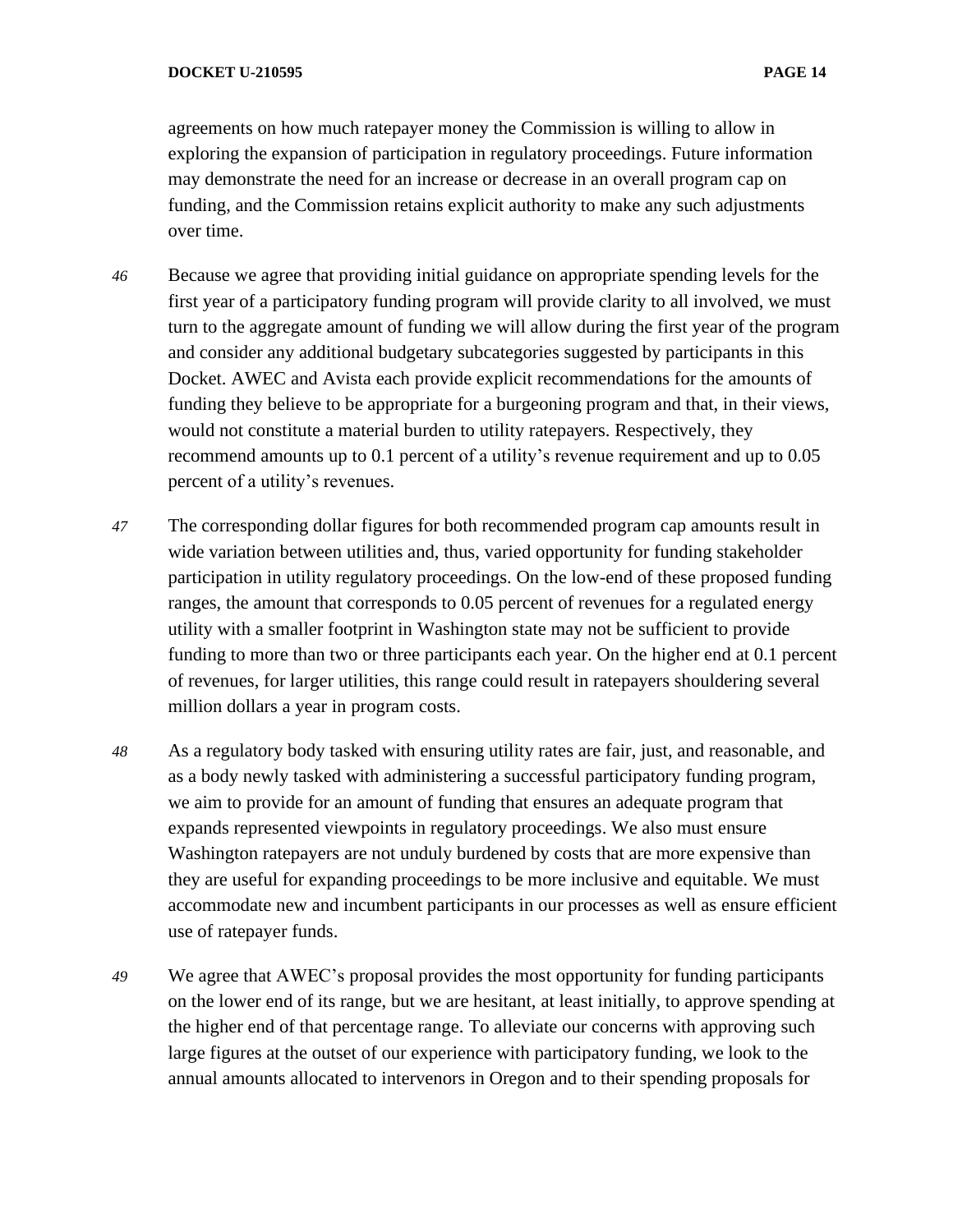Oregon proceedings.<sup>32</sup> These snapshots of the Oregon program provide some illustration of the monetary amounts we might expect from individual funding requests in the initial years of our program, and as participants and the Commission gain a better understanding of how this program might operate. Based on these snapshots, we cap program spending for the first year of implementation at 0.1 percent of operating revenues, but no more than \$300,000, per utility for gas and electric operations combined. The amounts in the table below are ballpark numbers, calculated from 2020 operating revenues, that illustrate our policy.

| Intervenor Funding Amounts through 2022 Per Utility <sup>33</sup> |                                                       |  |                                               |          |
|-------------------------------------------------------------------|-------------------------------------------------------|--|-----------------------------------------------|----------|
| Calculated at 0.1% of Operating Revenue and \$300,000             |                                                       |  |                                               |          |
| PSE                                                               | Avista                                                |  | PacifiCorp   Cascade Natural Gas   NW Natural |          |
|                                                                   | $\vert$ \$300,000 $\vert$ \$300,000 $\vert$ \$300,000 |  | \$265,512                                     | \$72,735 |

- *50* While the Commission additionally heard and received comments proposing other methods to parse funding into separate allocations by types of participants and proceedings, the Commission declines to further delineate funding for the initial round of program agreements in 2022 with one exception, described below. The Commission recognizes that the statute bases Washington's funding program on agreements that will be negotiated between utilities and participants. The Commission expects participating stakeholders can and will use the Commission's provided program caps to make their own decisions about how and in which proceedings program funding may be most beneficial.
- *51* The exception we make related to additional delineation of funding amounts involves the statute's prioritization of organizations representing highly impacted communities and vulnerable populations. We detail our consideration of the Legislature's use of the term "prioritization" in more detail below, but here will additionally state the Commission's policy that *at least* one third of available funding per utility will be reserved specifically for use by organizations representing vulnerable populations and highly impacted communities and, at least for the first year of this program, may be used for the purposes of conducting outreach and developing awareness of participation opportunities for vulnerable populations and highly impacted communities.
- *52* Funding for the first year of the program for both incumbent organizations and for prioritized organizations is subject to the limitations that are established elsewhere in this

<sup>&</sup>lt;sup>32</sup> Avista Comments, Appendices B, C, and D

<sup>33</sup> Electric and Gas Company Annual Reports, 2020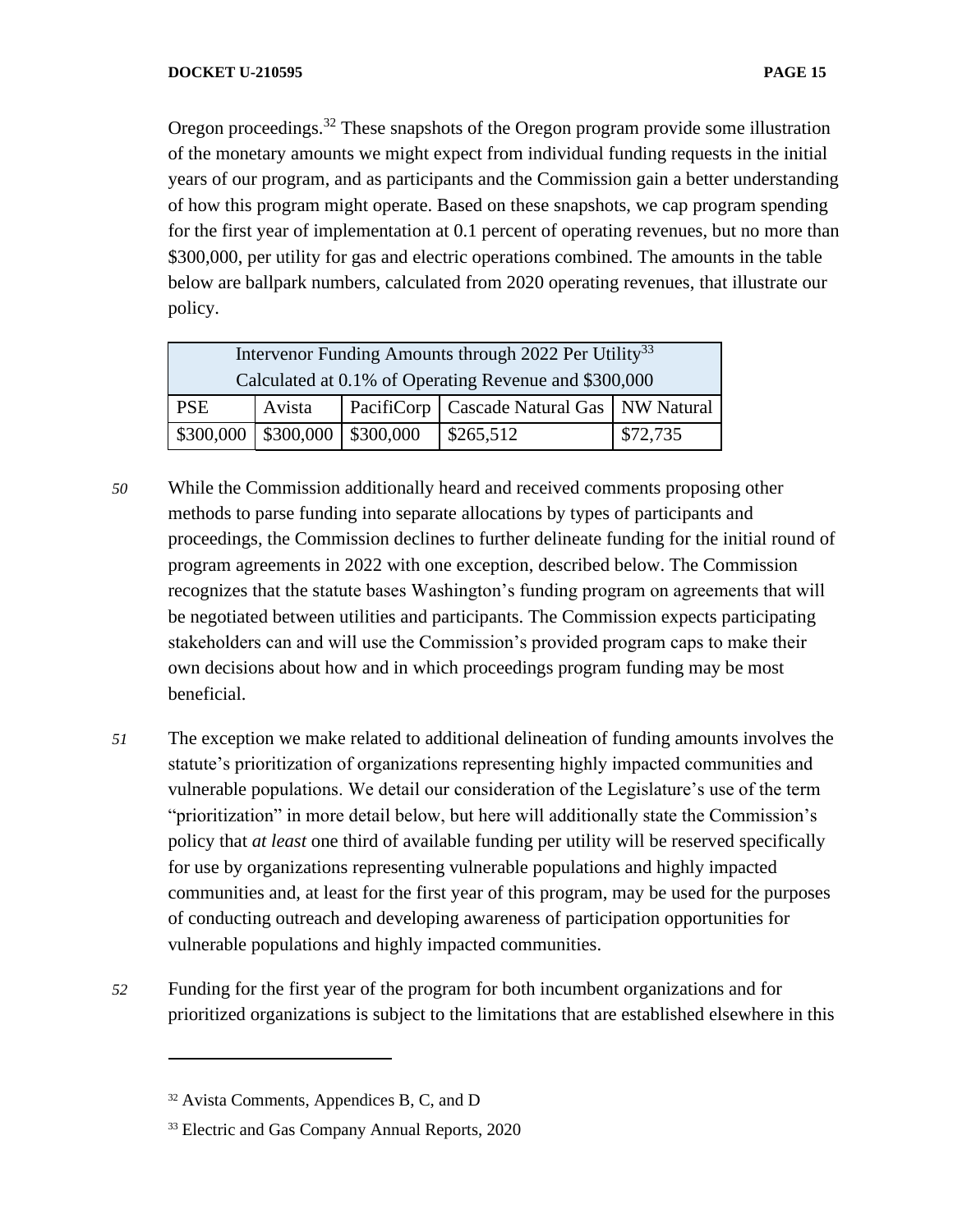Policy Statement except where explicitly noted. The Commission also makes clear that training and education that provides technical assistance to organizations representing highly impacted communities and vulnerable populations about the subjects of utility regulation and Commission proceedings and case law are considered eligible uses for funding.

> *Prioritization of Organizations Representing Highly Impacted Communities and Vulnerable Populations*

*53* Section 4 of RCW 80.28.430 explicitly requires the prioritization for funding of organizations representing highly impacted communities and vulnerable populations.<sup>34</sup> The Commission received many recommendations through initial comments, workshop discussion, and supplemental comments from stakeholders in this Docket interpreting the legislative intent in prioritizing highly impacted communities and vulnerable populations. Stakeholders suggest earmarking funding for prioritized groups, as discussed above, but additionally propose other avenues by which the Commission might prioritize these groups. These other avenues for prioritization include lowering the threshold for eligibility for these groups such that it is easier for them to qualify for funding,  $35$ providing continued outreach to and training for highly impacted communities and vulnerable populations to understand the opportunities provided by participatory funding, and making interim funding available exclusively to these groups.

### *Outreach*

*54* In supplemental comments, Front and Centered emphasizes that few organizations that represent highly impacted communities and vulnerable populations are currently in a position to become participants in regulatory proceedings and emphasized the importance of training and administrative assistance for organizations that represent these groups. Front and Centered also urges the Commission to "conduct additional outreach to solicit input and participation from diverse, non-utility groups in designing an equitable mechanism for intervenor funding."<sup>36</sup> NW Natural suggests the Commission host annual

<sup>&</sup>lt;sup>34</sup> RCW 80.28.430(4).

<sup>&</sup>lt;sup>35</sup> Public Counsel suggests that if the Commission provides funding solely on a case-by-case basis, rather than "pre-certifying" certain organizations' eligibility as suggested by other commenters, eligibility thresholds could be lower or easier to meet for organizations representing highly impacted communities and vulnerable populations.

<sup>&</sup>lt;sup>36</sup> Front and Centered Comments, p. 2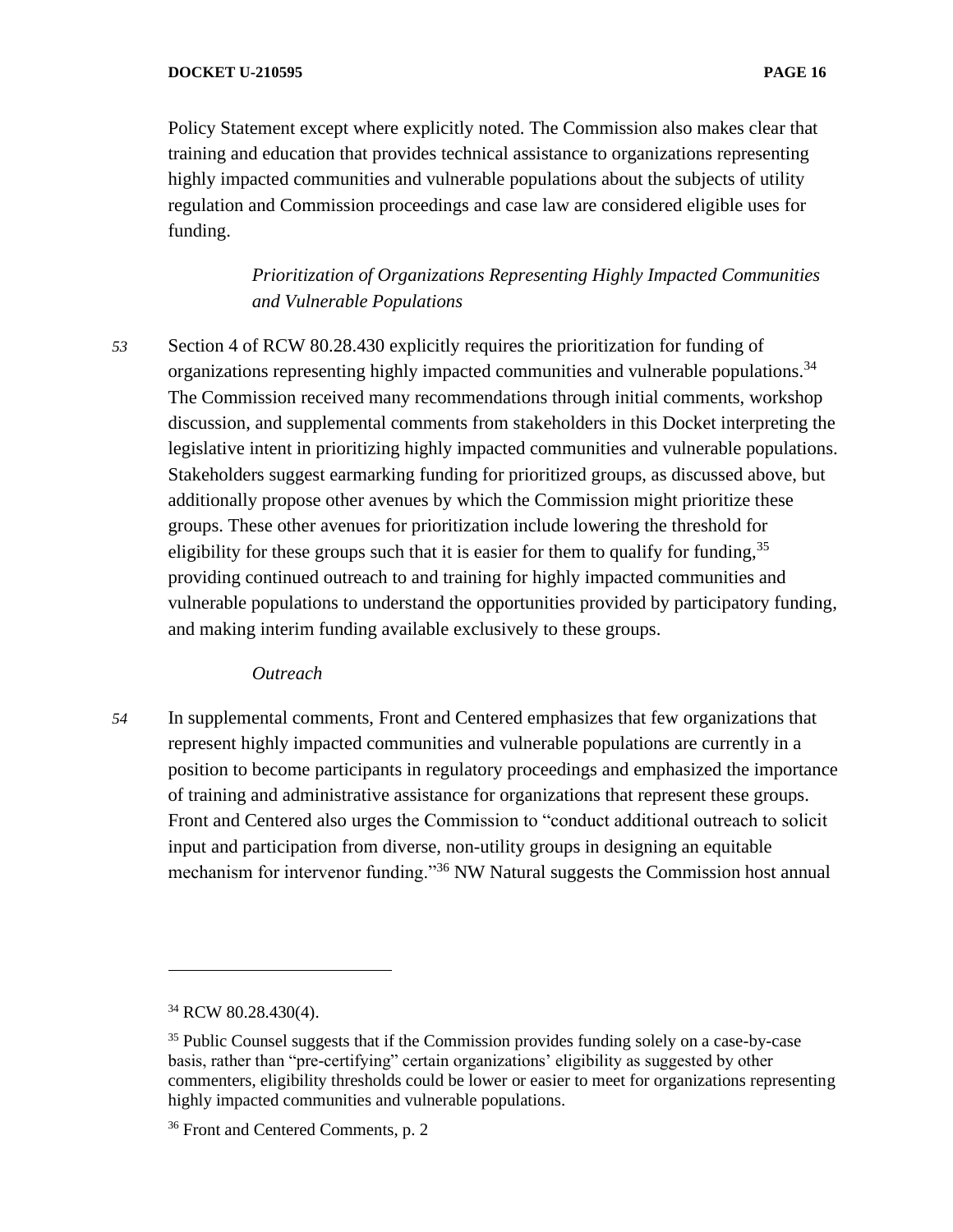workshops that provide instruction and assistance to vulnerable populations and highly impacted communities to enable their participation in the program. $37$ 

- *55* In supplemental comments, NWEC urges the Commission to conduct targeted outreach to community-based organizations representing highly impacted communities and vulnerable populations "to get their input on the form of intervenor funding agreements that would apply to them."<sup>38</sup> In supplemental comments, Public Counsel recommends that the Commission seek "additional resources with specific expertise in this area to ensure meaningful outreach."<sup>39</sup> In supplemental comments, The Energy Project notes that it is "apparent that additional work will be required to bring this to fruition, including further outreach to engage these communities in the [intervenor funding] planning process." 40
- *56* The Commission acknowledges there is additional work to be done engaging organizations that represent highly impacted communities and vulnerable populations to better understand how to design a participatory funding program that meets and prioritizes their needs as required by the statute. We agree with commenters including Front and Centered, NW Natural, NWEC, and others that recommend the Commission conduct targeted outreach and provide training and educational opportunities to organizations that represent highly impacted communities and vulnerable populations. Front and Centered makes clear in its comments at the September 28, 2021, workshop, and in its written comments, that elements of procedural equity are imperative to ensuring that any funds specifically earmarked for prioritized organizations are used, and used effectively. The Commission will continue its work in this Docket following the publication of this Policy Statement to engage with prioritized groups to build a program that works for them.

### *Interim funding*

*57* While all commenters suggest that interim funding, as described in the Commission's August 19, 2021, Notice of Opportunity to File Written Comments as "full or partial payments provided to organizations in advance of or during a proceeding," could be a

<sup>37</sup> NW Natural Comments, p. 7.

<sup>38</sup> NWEC Comments, p. 3

<sup>39</sup> Public Counsel Supplemental Comments, p. 4

<sup>40</sup> The Energy Project Supplemental Comments, p. 3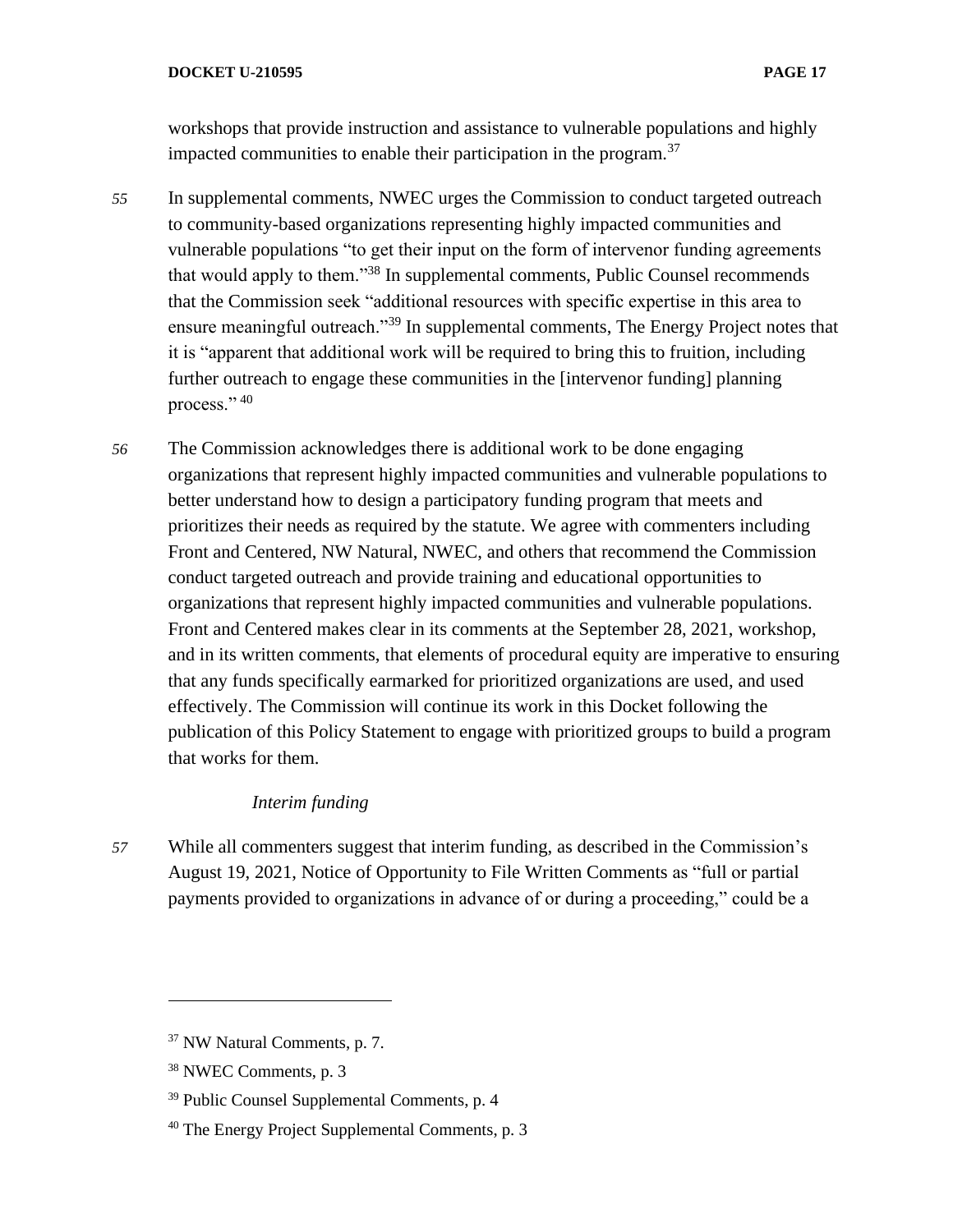general component of a participatory funding program subject to certain conditions,<sup>41</sup> some also suggest using interim payments as a means of prioritizing highly impacted communities and vulnerable populations.

- *58* AWEC and The Energy Project both suggest interim funding be available only to organizations representing vulnerable populations and highly impacted communities in order to prioritize these groups. NWEC suggests interim funding be disbursed as requested but recommends that the Commission consider limiting interim funding to organizations with a demonstrated need. PSE suggests the Commission allow partial payments based on organizational need and highlighted the difficulty prioritized groups may have with waiting until the close of a proceeding to receive funds needed to pay for their participation in a proceeding.<sup>42</sup> Public Counsel, noting "the difficulty of increasing participation in equity advisory groups by organizations that do not traditionally engage in UTC practice," suggests the Commission consider providing funding to organizations up front rather than at the conclusion of a proceeding. $43$
- *59* As discussed above, the Commission will reserve *at least* one-third of aggregate funding to prioritized groups, which may be used for outreach, training, and education to create a space at the regulatory table for their participation. Additionally, the Commission will allow interim funding only for organizations representing highly impacted communities and vulnerable populations. The Commission agrees with AWEC and The Energy Project that interim funding is a meaningful way to prioritize these groups, which may not have the funds available up front to pay the costs of participating in regulatory proceedings, which can last for months. Both the existence and timing of funding can be barriers to participation for organizations with fewer resources. The Commission finds that making funding available before the close of a proceeding can help more organizations that represent prioritized groups participate effectively in Commission proceedings. More established organizations with a history of participating in Commission proceedings are not likely facing this same barrier to participation.
- *60* The Commission agrees with commenters that potential participants seeking interim funding should demonstrate need as a threshold for eligibility for interim funding only—

<sup>&</sup>lt;sup>41</sup> Avista suggests the Commission make some portion of funding available in advance to precertified organizations on the condition that the organization match the funding. AWEC and NW Natural suggested interim funding be contingent on material contribution to a proceeding. NW Natural and PacifiCorp argued that interim funding was acceptable if the funding was for expenses already incurred.

<sup>42</sup> PSE Comments, p. 6

<sup>43</sup> Public Counsel Comments, p. 14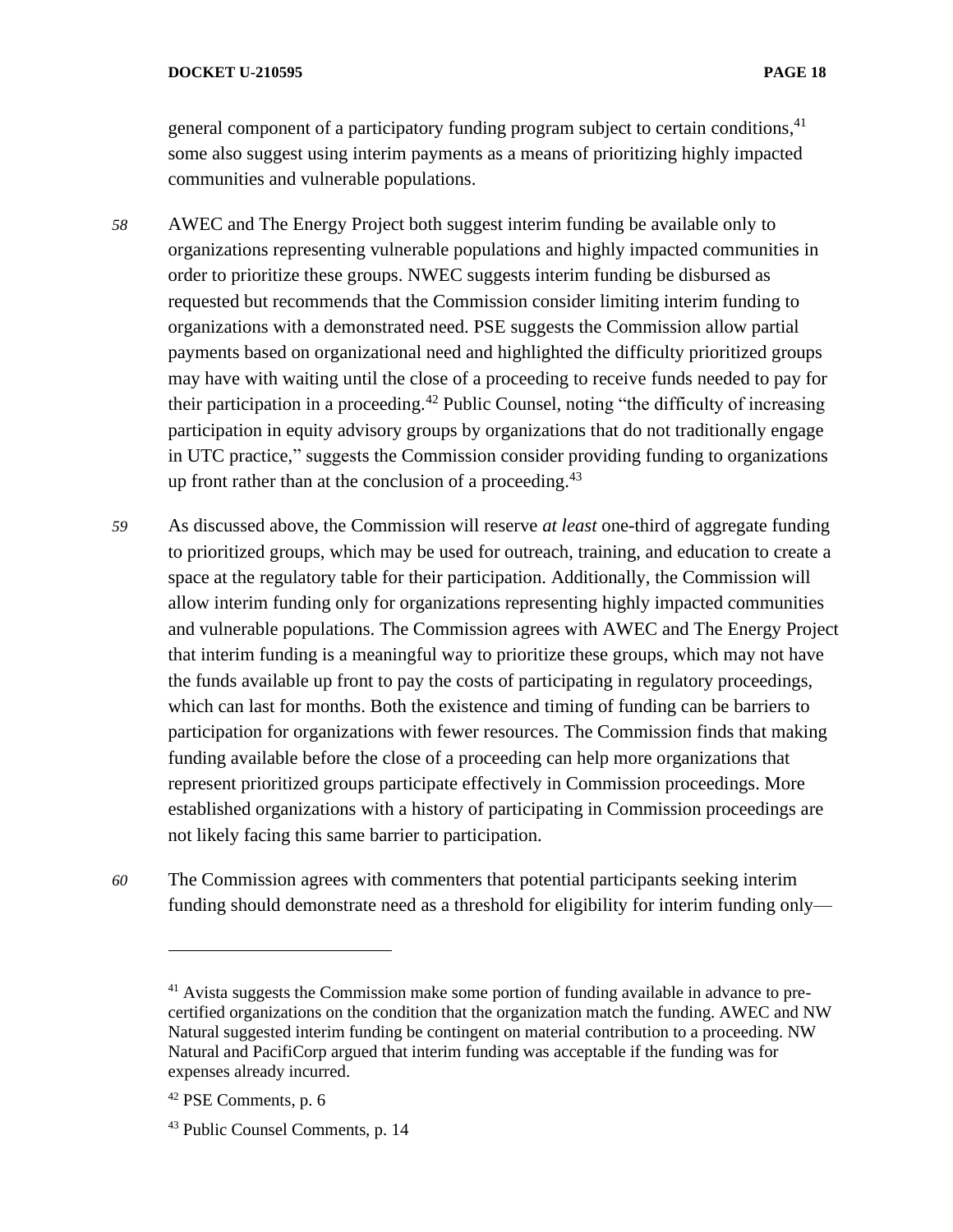for now, the Commission will not require a demonstration of need for funding generally—and that interim funding should be allowed only for expenses incurred. Because the source of participatory funding will be ratepayer money, the Commission must ensure that it is spent appropriately. The Commission will require that organizations seeking interim funding submit a budget with a petition for funding that demonstrates how the organization intends to use the money. To receive interim funding, organizations are required to provide detailed information, including receipts and invoices, to demonstrate how money was spent.

- *61* The Commission declines to condition general funding and interim funding on the basis of a participant's material contribution to a proceeding at this time. The Commission needs more experience with the program before it can assess how materiality would impact overall eligibility. The Commission wants to ensure any materiality requirements will not discourage participation of newcomers in our processes nor discourage collaboration among participants in adjudicative and non-adjudicated proceedings.
- *62* The Commission also declines to establish pre-certification status for general funding and for interim funding at this time. Pre-certification is used in several other states, including in Oregon. The Commission recognizes the value pre-certification of organizational eligibility may bring from an administrative efficiency perspective. However, we are persuaded that allowing organizations to be pre-approved for funding at the start of our experience with participatory funding programs would present several unnecessary complications and would benefit incumbent organizations to the detriment of newcomers.
- *63* The various requirements stakeholders presented in advocating for pre-certification include elements that organizations can only prove based on an established presence in the utility regulatory space and in Commission processes.<sup>44</sup> Meanwhile, a key priority of RCW 80.28.430 is expanding representation in regulatory proceedings to groups who have not participated before in Commission processes. The statute directs the Commission to prioritize highly impacted communities and vulnerable populations. Allowing for pre-certification so early in the creation of a program would put the needs of incumbent organizations above the needs of the communities the Commission is specifically directed to prioritize. Additionally, the Commission needs more time with a participatory funding program to determine what qualifications it would require to allow participants to move more quickly through administrative funding procedures. It is clear to us that we must first spend the time establishing guidelines to encourage prioritized groups to participate in our program and represent themselves in our processes.

<sup>44</sup> *See* Initial Comments of Avista, AWEC, NW Natural, PacifiCorp, and PSE.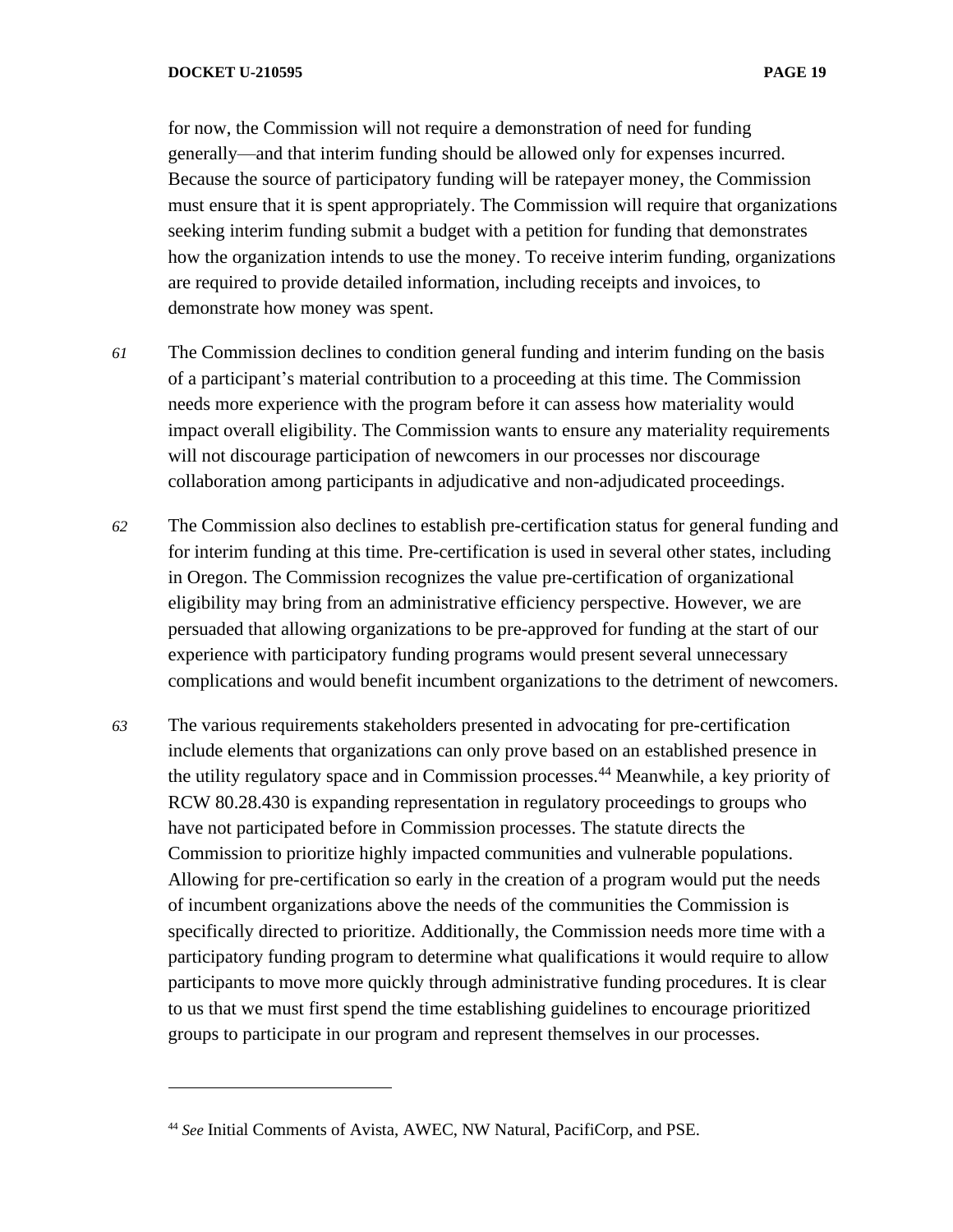*Commission Review of Agreements, Funding Requests, and Costs; Recovery of Program Costs in Utility Rates*

- *64* As detailed above, the Commission heard from numerous stakeholders in this Docket about the need for Commission oversight of Washington's participatory funding program to ensure ratepayer dollars are spent appropriately and to ensure that utilities are not permitted to pick and choose who is eligible for participatory funding.<sup>45</sup> The Commission and its administrative law judges will evaluate any funding agreements, requests for funding, proposed budgets, and reimbursement requests on a case-by-case basis. Because of the need to protect ratepayers and adhere to funding caps, the Commission will evaluate the reasonableness of any reimbursement requests and "[t]he amount of financial assistance, if any" that may be awarded to the organization. The Commission retains authority to review funding requests and final reimbursement requests and to adjust or reject funding requests and reimbursement requests if costs are unreasonable or contrary to the public interest. The Commission may provide additional guidance on appropriate and reasonable costs eligible for participatory funding at a later date and as we gain more experience with this participatory funding program.
- *65* The Commission does not yet have enough information to provide detailed expectations for funding agreements between utilities and organizations, but we provide below a highlevel overview of the process to which we expect utilities and program participants to adhere.
- *66* Utilities and organizations entering funding agreements must submit them to the Commission for review and approval. Before participants may receive funding, they must submit to the Commission at the outset of a proceeding their proposed requests for funding, including anticipated budgets with detailed cost expectations for that specific proceeding. The Commission will not approve participant funding for organizations for overhead expenses, lobbying, and the filing of formal complaints, though, as noted above, the Commission will consider funding requests for participation in complaint proceedings that it determines are in the public interest. In addition, as noted above, training, technical assistance, and outreach to organizations representing vulnerable populations and highly impacted communities, including consulting fees for those activities, are allowable expenses eligible for participatory funding.
- *67* For organizations representing highly impacted communities and vulnerable populations, the Commission will consider interim funding payments during the pendency of a proceeding in circumstances where petitioners demonstrate need. Reimbursement

<sup>45</sup> *See* Initial Comments of Avista, AWEC, NW Natural, PacifiCorp, PSE, and Public Counsel.